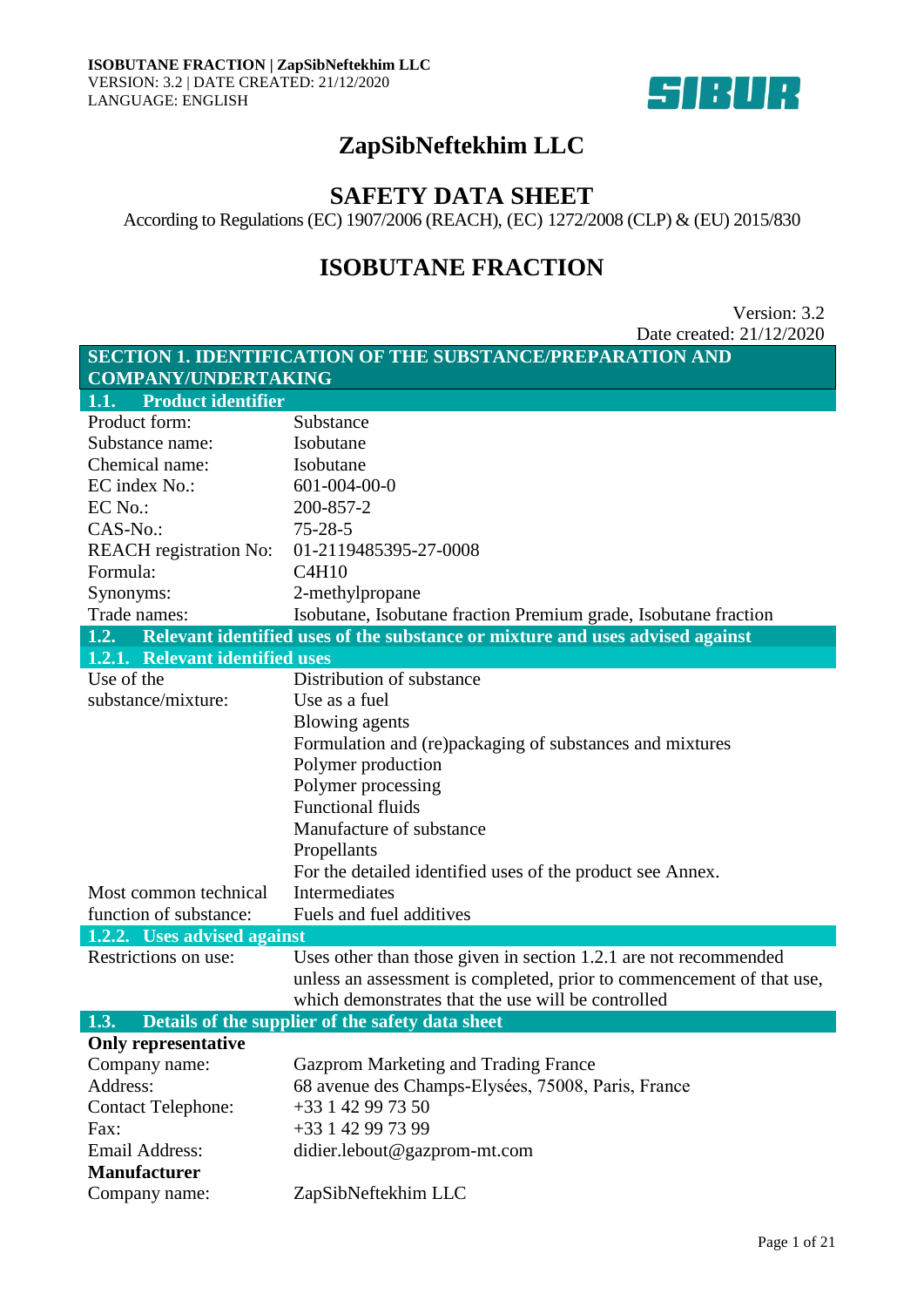#### **ISOBUTANE FRACTION | ZapSibNeftekhim LLC**

VERSION: 3.2 | DATE CREATED: 21/12/2020 LANGUAGE: ENGLISH



| Address:                                  | Promzona, 626150, Tobolsk, Tyumen region, Russian Federation                   |
|-------------------------------------------|--------------------------------------------------------------------------------|
| Contact phone:                            | $+7(3456)398-000$                                                              |
| Fax:                                      | $+7$ (3456) 266-449                                                            |
| <b>Email Address:</b>                     | ZapSib@sibur.ru                                                                |
| <b>Emergency Telephone:</b>               | +7 (3456) 398-755; +7 (3456) 398-000, ext. 8899 (office hours only,<br>$GMT+5$ |
| <b>Emergency telephone number</b><br>1.4. |                                                                                |
| <b>Emergency phone in</b>                 | 112 (Please note that emergency numbers may vary depending upon                |
| the country of delivery                   | the country of delivery though 112 remains valid as universal number           |
| <b>SECTION 2. HAZARDS IDENTIFICATION</b>  |                                                                                |
| 2.1.                                      | <b>Classification of the substance or mixture</b>                              |
|                                           | Classification according to Regulation (EC) No. 1272/2008 [CLP]                |
| Flam. Gas 1                               | H <sub>220</sub>                                                               |
| Liquefied gas                             | H <sub>280</sub>                                                               |
|                                           | Full text of hazard classes and H-statements : see section 16                  |
| 2.2.<br><b>Label elements</b>             |                                                                                |
|                                           | Labelling according to Regulation (EC) No. 1272/2008 [CLP]                     |
| Hazard pictograms                         |                                                                                |
| $CLP)$ :                                  |                                                                                |
|                                           |                                                                                |
|                                           | GHS02<br>GHS04                                                                 |
| Signal word (CLP):                        | <b>Danger</b>                                                                  |
| <b>Hazard</b> statements                  | H220: Extremely flammable gas                                                  |
| $CLP)$ :                                  | H280: Contains gas under pressure; may explode if heated.                      |
| Precautionary statements                  | P102: Keep out of reach of children.                                           |
| $CLP)$ :                                  | P210: Keep away from heat/sparks/open flames/ /hot surfaces No                 |
|                                           | smoking.<br>P243: Take precautionary measures against static discharge.        |
|                                           | P377: Leaking gas fire: Do not extinguish, unless leak can be stopped          |
|                                           | safely.                                                                        |
|                                           | P381: Eliminate all ignition sources if safe to do so.                         |
|                                           | P410+P403: Protect from sunlight. Store in a well-ventilated place.            |
| EUH-statements:                           | Not applicable.                                                                |
| 2.3.<br><b>Other hazards</b>              |                                                                                |
| Other hazards not                         | Contact with the liquid may result in frostbite.                               |
| contributing to the                       |                                                                                |
| classification:                           |                                                                                |
| Assessment PBT / vPvB:                    | According to Annex XIII of Regulation (EC) No.1907/2006 (REACH):               |
|                                           | - not fulfilling PBT (persistent/bioaccumulative/toxic) criteria;              |
|                                           | - not fulfilling vPvB (very persistent/very bioaccummulative) criteria.        |
|                                           | CECTION 3. COMPOCITION/INFORMATION ON INCREDIENTS                              |

| ESECTION 5. COMPOSITION/INFORMATION ON INGREDIENTS |                                  |               |                                     |  |
|----------------------------------------------------|----------------------------------|---------------|-------------------------------------|--|
| <b>3.1.</b><br><b>Substances</b>                   |                                  |               |                                     |  |
| <b>Name</b>                                        | <b>Product identifier</b>        | $\frac{0}{0}$ | <b>Classification</b> [CLP]         |  |
| Isobutane                                          | $(CAS-N0)$ 75-28-5               | >98.0         | H <sub>224</sub> , H <sub>280</sub> |  |
|                                                    | (EC No.) 200-857-2               |               |                                     |  |
|                                                    | (EC index No.) 601-004-00-0      |               |                                     |  |
|                                                    | (REACH-no) 01-2119485395-27-0008 |               |                                     |  |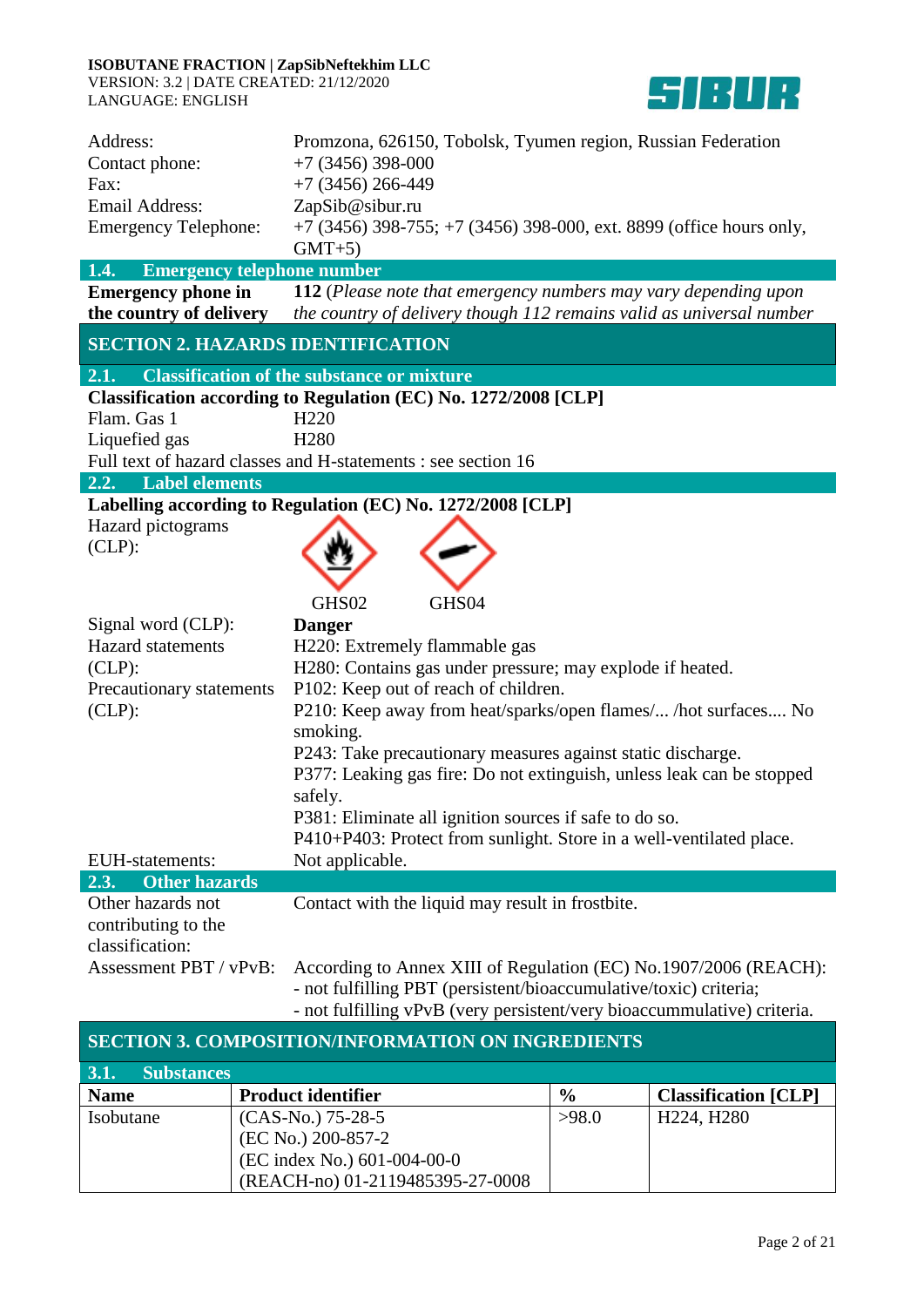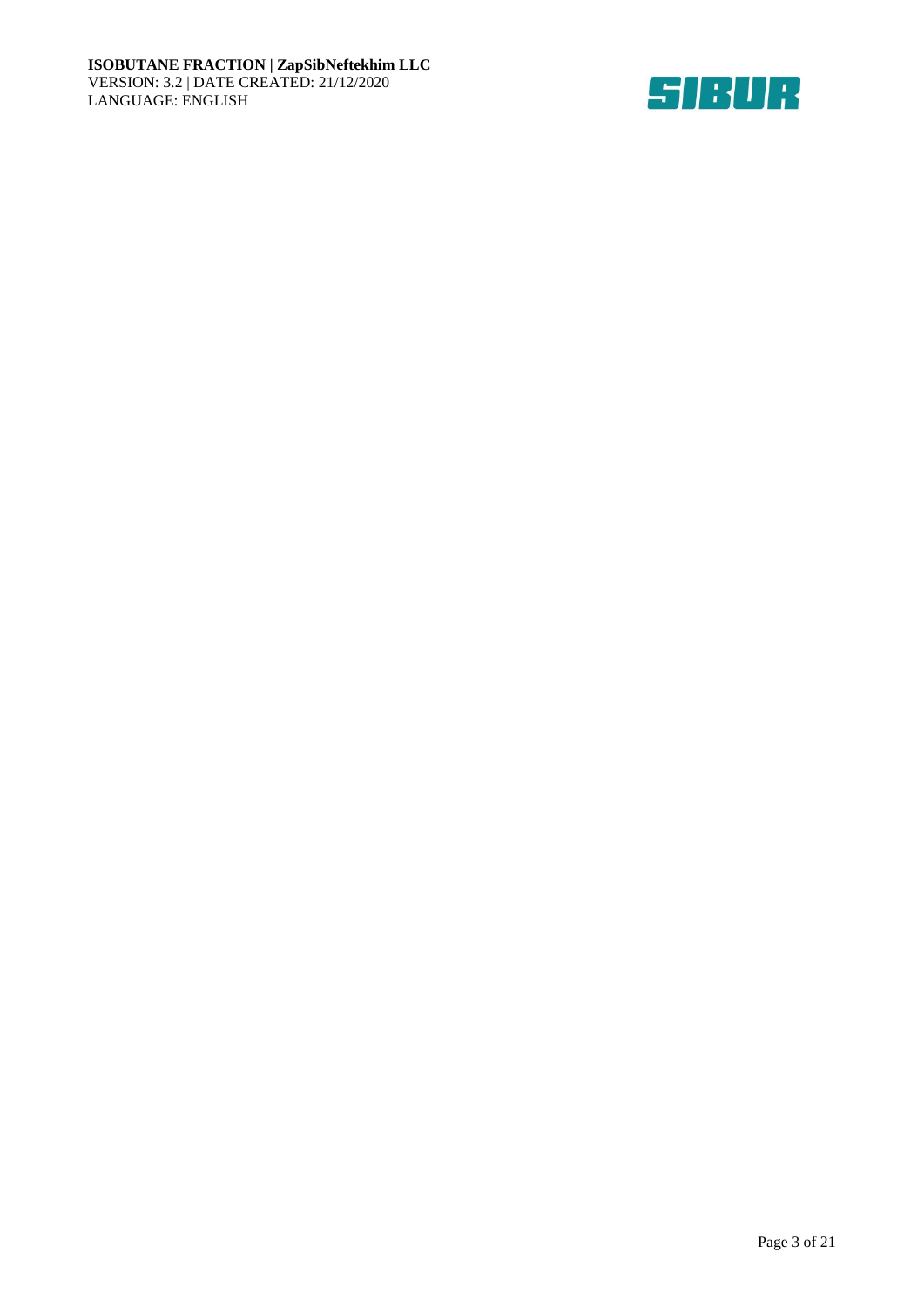## **ISOBUTANE FRACTION | ZapSibNeftekhim LLC**

VERSION: 3.2 | DATE CREATED: 21/12/2020 LANGUAGE: ENGLISH



| 1,3-butadiene | $(CAS-No.)$ 106-99-0        | $<$ 0.1 | H <sub>220</sub> | H280, H340, |  |
|---------------|-----------------------------|---------|------------------|-------------|--|
|               | $(EC No.) 203-450-8$        |         | H <sub>350</sub> |             |  |
|               | (EC index No.) 601-013-00-X |         |                  |             |  |

Full text of hazard classes and H-statements : see section 16.

The product does not contain impurities or additives that could affect product's labelling and classification according to Regulation (EC) No 1272/2008 (CLP).

# **3.2. Mixtures**

Not applicable.

## **SECTION 4. FIRST-AID MEASURES**

## **4.1. Description of first aid measures**

## **Product-specific hazards and other issues**

Extremely flammable liquefied gas.

An asphyxiant at high concentrations – oxygen depletion can be fatal.

Contact with the liquid may result in frostbite.

#### **First-aid measures general**

Warning before intervention: Before attempting to rescue casualties, isolate area from all potential sources of ignition including disconnecting electrical supply. Ensure adequate ventilation and check that a safe, breathable atmosphere is present before entry into confined spaces.

Take care to self-protect by avoiding becoming contaminated – use approved positive pressure air supplied breathing apparatus with a full facepiece. Move contaminated patient(s) out of the dangerous area. Seek medical assistance - show the safety data sheet or label if possible.

#### **First-aid measures after inhalation**

Immediately remove to fresh air. Do not leave the victim unattended. Keep patient warm and at rest. If unconscious place in recovery position. If any symptoms persist, seek immediate medical attention.

Monitor breathing and pulse rate. If breathing is difficult, give oxygen if possible, or assisted ventilation. In the event of cardiac arrest, (no pulse), apply cardiopulmonary resuscitation. Seek medical attention immediately.

## **First-aid measures after skin contact**

Do not remove clothing that adheres due to freezing but cut round them.

Immediately flush affected area with plenty of water – continue for at least 15 minutes.

If there are signs of frostbite, (blanching or redness of skin or burning or tingling sensation), do not rub, massage or compress the affected area. Send the casualty immediately to hospital. Keep contaminated clothing away from ignition sources.

#### **First-aid measures after eye contact**

If possible, remove any contact lenses. Flush eyes with water thoroughly and continuously for at least 15 minutes. Do not use hot water. Keep eye wide open while rinsing. If any symptoms persists, the patient should be seen in a specialist health care facility.

#### **First-aid measures after ingestion**

This product is a gas; hence oral exposure and resulting acute toxicity are unlikely.

## **4.2. Most important symptoms and effects, both acute and delayed**

| Symptoms/effects after | Headache weakness, dizziness, drowsiness. Exposure to<br>high            |
|------------------------|--------------------------------------------------------------------------|
| inhalation:            | concentrations may cause asphyxiation, unconsciousness.                  |
| Symptoms/effects after | Frostbite, redness, edema, pain.                                         |
| skin contact:          |                                                                          |
| Symptoms/effects after | Frostbite, pain, swelling, lachrimation or photophobia.                  |
| eye contact:           |                                                                          |
| Symptoms/effects after | Is not considered a likely route of exposure – frostbite to the lips and |
| ingestion:             | mouth may occur if in contact with the liquid.                           |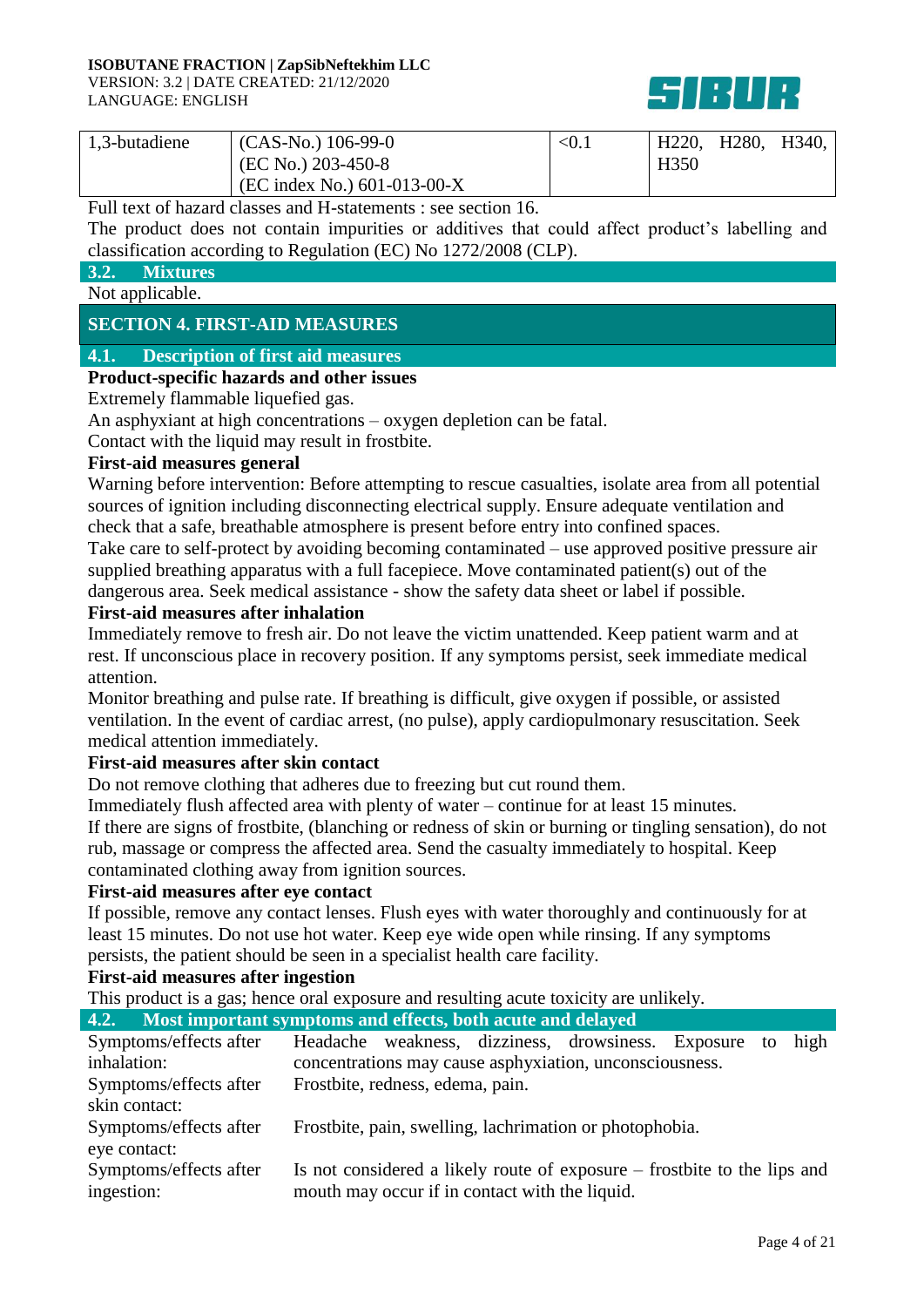VERSION: 3.2 | DATE CREATED: 21/12/2020 LANGUAGE: ENGLISH



## **4.3. Indication of any immediate medical attention and special treatment needed**

## **Advice to physician**

Treatment should in general be symptomatic and directed to relieving any effects. Treat cold burns as frostbite.

| <b>SECTION 5. FIRE-FIGHTING MEASURES</b>                                 |                                                                                                                                                                                                                                                                                                                                                                                                                                                                                                                                                                                                                                                                                                                                                                                   |  |  |
|--------------------------------------------------------------------------|-----------------------------------------------------------------------------------------------------------------------------------------------------------------------------------------------------------------------------------------------------------------------------------------------------------------------------------------------------------------------------------------------------------------------------------------------------------------------------------------------------------------------------------------------------------------------------------------------------------------------------------------------------------------------------------------------------------------------------------------------------------------------------------|--|--|
| <b>Extinguishing media</b><br>5.1.                                       |                                                                                                                                                                                                                                                                                                                                                                                                                                                                                                                                                                                                                                                                                                                                                                                   |  |  |
| Suitable extinguishing<br>media:                                         | LARGE FIRE: Use water spray, water fog or foam.<br>SMALL FIRE: Dry powder or carbon dioxide (CO2) extinguisher, dry<br>sand or fire fighting foam.                                                                                                                                                                                                                                                                                                                                                                                                                                                                                                                                                                                                                                |  |  |
| Unsuitable extinguishing<br>media:                                       | Do not use water jet. Simultaneous use of foam and water on the same<br>surface is to be avoided as water destroys the foam.                                                                                                                                                                                                                                                                                                                                                                                                                                                                                                                                                                                                                                                      |  |  |
| 5.2.                                                                     | Special hazards arising from the substance or mixture                                                                                                                                                                                                                                                                                                                                                                                                                                                                                                                                                                                                                                                                                                                             |  |  |
| Fire hazard:                                                             | Extremely flammable liquefied gas. Vapours are heavier than air and<br>can spread along the ground or float on water surfaces to remote<br>ignition sources. Runoff to sewer may create fire or explosion hazard.                                                                                                                                                                                                                                                                                                                                                                                                                                                                                                                                                                 |  |  |
| Explosion hazard:                                                        | Vapours can form explosive mixtures with air.                                                                                                                                                                                                                                                                                                                                                                                                                                                                                                                                                                                                                                                                                                                                     |  |  |
| Hazardous                                                                | Carbon monoxide (CO), Carbon dioxide (CO2), unburned                                                                                                                                                                                                                                                                                                                                                                                                                                                                                                                                                                                                                                                                                                                              |  |  |
| decomposition products                                                   | hydrocarbons (smoke). Partial combustion forms also: soot and                                                                                                                                                                                                                                                                                                                                                                                                                                                                                                                                                                                                                                                                                                                     |  |  |
| in case of fire:                                                         | cracked products: aldehydes, ketones.                                                                                                                                                                                                                                                                                                                                                                                                                                                                                                                                                                                                                                                                                                                                             |  |  |
| <b>Advice for firefighters</b><br>5.3.                                   |                                                                                                                                                                                                                                                                                                                                                                                                                                                                                                                                                                                                                                                                                                                                                                                   |  |  |
| Firefighting instructions:<br>Protection during<br>firefighting:         | Promptly isolate the scene by removing all persons from the vicinity of<br>the incident if there is a fire. First move people out of line-of-sight of<br>the scene and away from windows.<br>If gas has ignited, do not attempt to extinguish but stop gas flow and<br>allow to burn out. Use water spray to cool heat-exposed containers, and<br>to protect surrounding areas and personnel effecting shut-off. Every<br>precaution must be taken to keep containers cool to avoid the<br>possibility of a boiling liquid expanding vapour explosion (BLEVE).<br>Pressurised containers are liable to explode violently when subjected to<br>high temperatures.<br>Fire-fighters should wear self-contained breathing apparatus (SCBA)<br>and full chemical protective clothing. |  |  |
|                                                                          | <b>SECTION 6. ACCIDENTAL RELEASE MEASURE</b>                                                                                                                                                                                                                                                                                                                                                                                                                                                                                                                                                                                                                                                                                                                                      |  |  |
| 6.1.                                                                     | Personal precautions, protective equipment and emergency procedures                                                                                                                                                                                                                                                                                                                                                                                                                                                                                                                                                                                                                                                                                                               |  |  |
| <b>6.1.1. For non-emergency personnel</b><br><b>Emergency procedures</b> | No action shall be taken involving any personal risk or without suitable<br>training. Accidental releases pose a serious fire or explosion hazard.<br>Avoid direct contact with released material and breathing vapours. Stay<br>upwind. Immediately contact emergency personnel.                                                                                                                                                                                                                                                                                                                                                                                                                                                                                                 |  |  |
| <b>6.1.2.</b> For emergency responders                                   |                                                                                                                                                                                                                                                                                                                                                                                                                                                                                                                                                                                                                                                                                                                                                                                   |  |  |
| <b>Emergency procedures</b>                                              | Evacuate surrounding areas. Keep unnecessary and unprotected<br>personnel from entering. Eliminate all ignition sources. Avoid<br>breathing gas. Ensure good ventilation. Follow all fire-fighting<br>procedures Do not enter a vapour cloud except for rescue; self-<br>contained breathing apparatus must be worn. A gas detector or<br>instrument to detect explosive atmospheres (explosimeter) can be used<br>to check for combustible gas or vapour in an atmosphere, but it needs<br>care and training to be used safely. Liquid leaks generate large volumes                                                                                                                                                                                                              |  |  |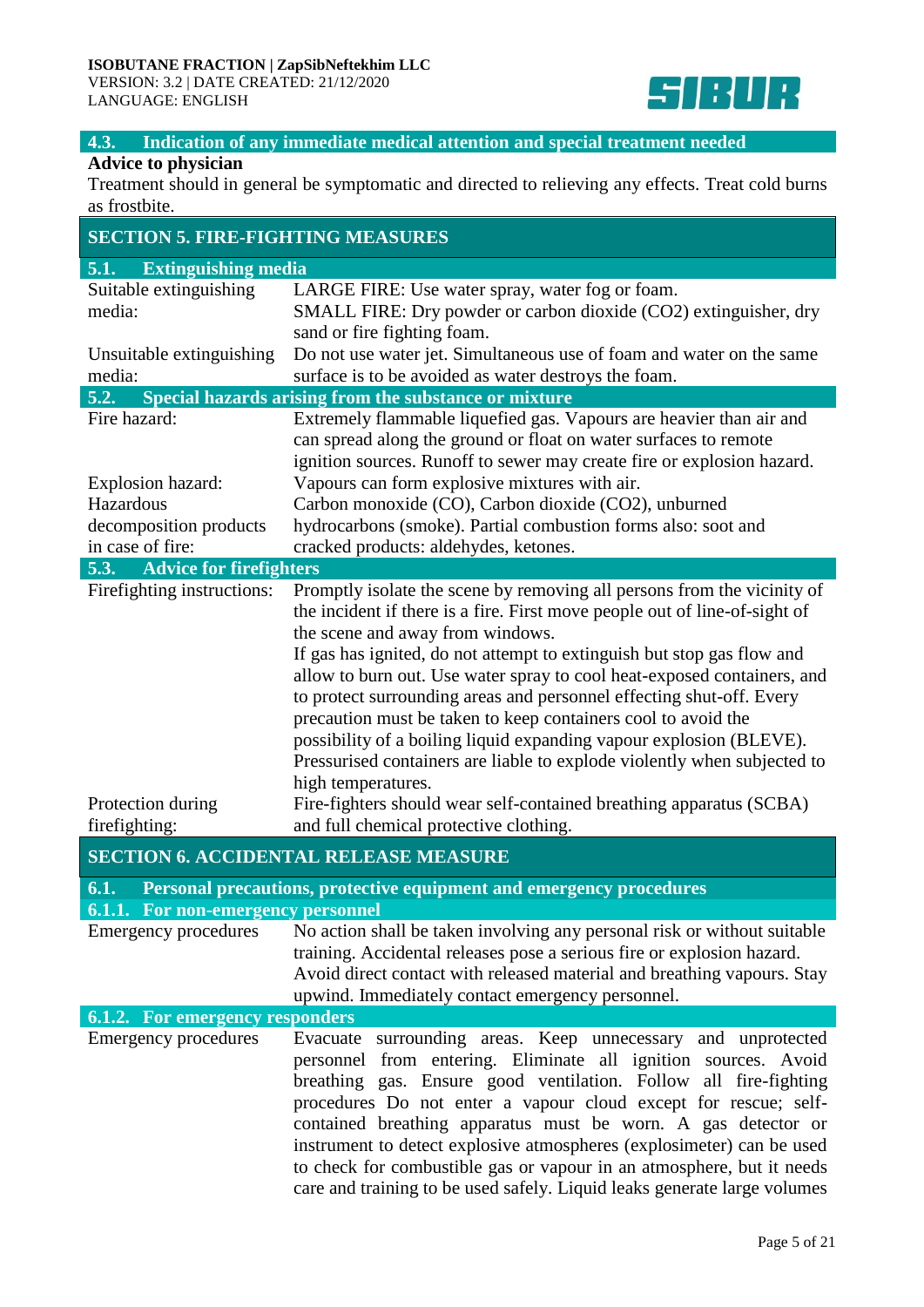

of extremely flammable gas. Use suitable protective equipment If local exhaust ventilation or other methods of ventilation are not possible or are insufficient, wear suitable respiratory protective devices. Entry into a confined space or poorly ventilated area contaminated with vapour, mist or fume is extremely hazardous without the correct respiratory protective equipment and a safe system of work. Wear self-contained breathing apparatus.

#### **6.2. Environmental precautions**

Liquid leaks generate large volumes of flammable vapour, heavier than air, which may travel to remote sources of ignition (e.g. along drainage systems). Inform the relevant authorities if the product has caused environmental pollution (sewers, waterways, soil or air).

Land spillage: Prevent further leakage or spillage if safe to do so. Prevent spillage from entering drains or any place where accumulation may occur. Ensure adequate ventilation, especially in confined areas.

Spillages in water or at sea: Prevent further leakage or spillage if safe to do so. Spillages of liquid product in the water will likely result in a quick and complete vaporization of the product. Isolate the area and prevent fire/explosion hazard for ships and other structures, taking into account wind direction and speed, until the material is completely dispersed. If the spillage contaminates rivers, lakes or drains inform respective authorities.

#### **6.3. Methods and material for containment and cleaning up**

Large spill: Immediately contact emergency personnel. Stop leak if without risk. The method and equipment used must be in conformance with appropriate regulations and industry practice on explosive atmospheres. Where appropriate, use water spray to disperse the gas or vapour and to protect personnel attempting to stop leakage.

Small Spill: Immediately contact emergency personnel. Stop leak if without risk. The method and equipment usedmust be in conformance with appropriate regulations and industry practice on explosive atmospheres

#### **6.4. Reference to other sections**

SECTION 8: Exposure controls/personal protection. SECTION 13: Disposal considerations.

#### **SECTION 7. HANDLING AND STORAGE**

#### **7.1. Precautions for safe handling**

| Precautions for safe<br>handling | Use only with adequate ventilation. Avoid breathing vapours of this<br>product. Keep away from heat, sparks and flame. To avoid fire or<br>explosion, dissipate static electricity during transfer by earthing and<br>bonding containers and equipment before transferring material. Use<br>explosion proof electrical (ventilating, lighting and material handling)<br>equipment. Use piping and equipment designed to withstand the<br>pressures to be encountered. Use a check valve or other protective<br>device to prevent reverse flow.<br>When handling cylinders wear protective footwear and suitable gloves.<br>Avoid contact with eyes.<br>Minimise exposure using measures such as closed systems, dedicated<br>facilities and suitable general/local exhaust ventilation. Regularly<br>inspect, test and maintain all control measures.<br>Cleaning, inspection and maintenance of the internal structure of<br>storage tanks must be done only by properly equipped and qualified<br>personnel as defined by national, local or company regulations. Handle<br>empty containers with care; vapour residue may be flammable. Do not<br>pressurise, cut, weld, braze, solder, drill, or grind on containers. |
|----------------------------------|---------------------------------------------------------------------------------------------------------------------------------------------------------------------------------------------------------------------------------------------------------------------------------------------------------------------------------------------------------------------------------------------------------------------------------------------------------------------------------------------------------------------------------------------------------------------------------------------------------------------------------------------------------------------------------------------------------------------------------------------------------------------------------------------------------------------------------------------------------------------------------------------------------------------------------------------------------------------------------------------------------------------------------------------------------------------------------------------------------------------------------------------------------------------------------------------------------------------------|
|                                  |                                                                                                                                                                                                                                                                                                                                                                                                                                                                                                                                                                                                                                                                                                                                                                                                                                                                                                                                                                                                                                                                                                                                                                                                                           |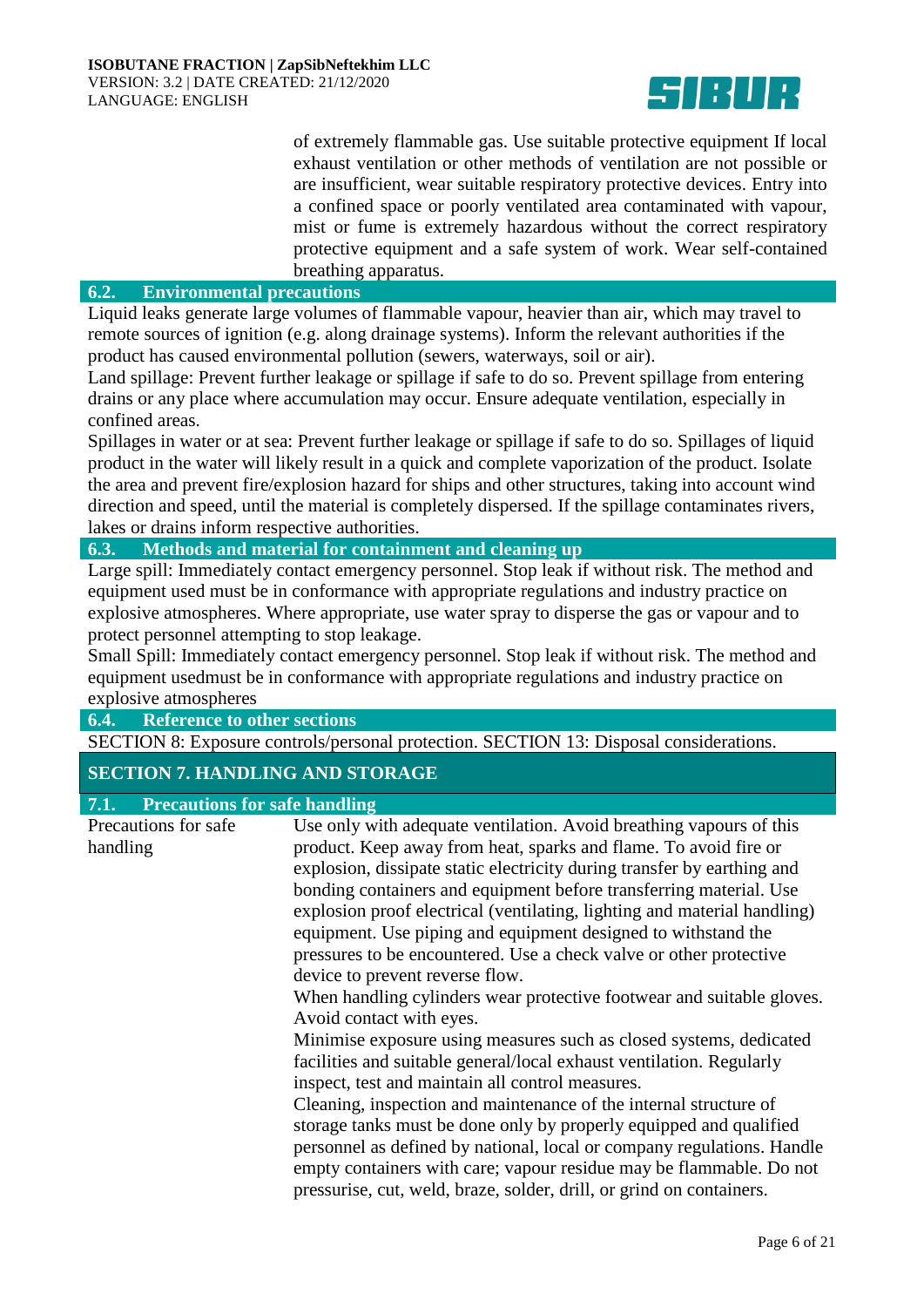

|                        | Dispose of rinse water in accordance with local and national            |
|------------------------|-------------------------------------------------------------------------|
|                        | regulations.                                                            |
|                        | Ensure that all relevant regulations regarding explosive atmospheres,   |
|                        | and handling and storage facilities of flammable products are followed. |
| Hygiene measures       | Wash thoroughly after handling. Wash your hands at the end of each      |
|                        | work shift, before and after eating, drinking, smoking or using the     |
|                        | toilet.                                                                 |
| 7.2.                   | Conditions for safe storage, including any incompatibilities            |
| Storage conditions     | Keep away from heat, sparks, and flame. Keep away from sources of       |
|                        | ignition. Store in a tightly closed container.                          |
|                        | Store and use only in equipment/containers designed for use with this   |
|                        | product. Containers must be properly labelled. Do not remove warning    |
|                        | labels from containers.                                                 |
|                        | Cylinders should be secured vertical - and only transported in a secure |
|                        | position in a well ventilated vehicle or hand truck.                    |
|                        | Cylinders which have been are opened must be carefully resealed and     |
|                        | kept upright.                                                           |
|                        | For maintenance work or conservation, emptied tanks should be           |
|                        | purged, and blanketed with inert gas (i.e. nitrogen).                   |
| Incompatible materials | Oxidising agents, halogens (Fluorine, Chlorine, Bromine, Iodine),       |
|                        | hydrogen chloride or hydrogen fluoride, combustible substances,         |
|                        | oxygen.                                                                 |
| Storage area           | Store in a segregated and approved area. Keep container in a cool,      |
|                        | well-ventilated area. Avoid all possible sources of ignition (spark or  |
|                        | flame).                                                                 |
| Packaging materials    | Keep/Store only in original container (Steel).                          |

**7.3. Specific end use(s)**

Not applicable.

## **SECTION 8. EXPOSURE CONTROLS/PERSONAL PROTECTION**

## **8.1. Control parameters**

|                                                                      |  | <b>8.1.1. Occupational Exposure Limits</b> |  |
|----------------------------------------------------------------------|--|--------------------------------------------|--|
| $I_{\alpha\alpha}$ butang $(\Omega \wedge \Omega \pi \wedge \Omega)$ |  |                                            |  |

| <i>ISODutane</i> (CAS $/3$ -28-3)    |             |                                                                      |             |                   |                                   |
|--------------------------------------|-------------|----------------------------------------------------------------------|-------------|-------------------|-----------------------------------|
|                                      | <b>LTEL</b> | <b>LTEL</b>                                                          | <b>STEL</b> | <b>STEL</b>       | <b>Note</b>                       |
|                                      | TWA ppm     | <b>TWA</b><br>$mg/m^3$                                               | ppm         | mg/m <sup>3</sup> |                                   |
| Belgium                              | 1000        |                                                                      |             |                   |                                   |
| Finland                              | 800         | 1900                                                                 | 1000(1)     | 2400(1)           | $(1)$ 15 minutes<br>average value |
| Germany (AGS)                        | 1000        | 2400                                                                 | 4000(1)     | 9600(1)           | $(1)$ 15 minutes<br>average value |
| Germany (DFG)                        | 1000        | 2400                                                                 | 4000        | 9600              | STV 15 minutes<br>average value   |
| Switzerland                          | 800         | 1900                                                                 |             |                   |                                   |
| 8.1.2. DNEL/PNEC values              |             |                                                                      |             |                   |                                   |
| <i>Isobutane</i> ( $CAS$ $75-28-5$ ) |             |                                                                      |             |                   |                                   |
| <b>DNEL/DMEL (Workers)</b>           |             |                                                                      |             |                   |                                   |
| Acute - systemic effects, dermal     |             | No data available: testing technically not feasible                  |             |                   |                                   |
| Acute - systemic effects, inhalation |             | No-threshold effect and/or no dose-response information<br>available |             |                   |                                   |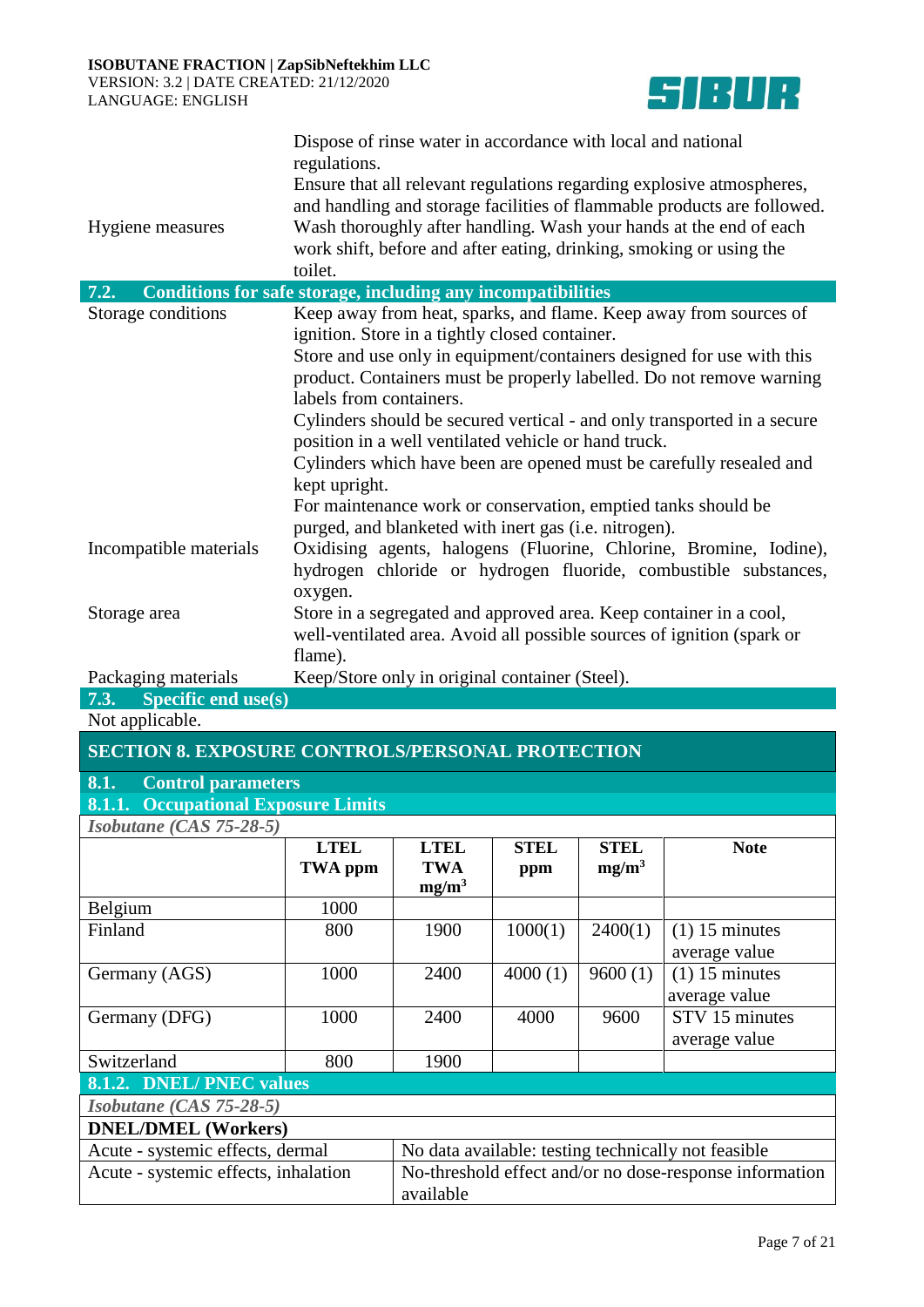

| Acute - local effects, dermal         | No data available: testing technically not feasible     |
|---------------------------------------|---------------------------------------------------------|
| Acute - local effects, inhalation     | No-threshold effect and/or no dose-response information |
|                                       | available                                               |
| Long-term - systemic effects, dermal  | No data available: testing technically not feasible     |
| Long-term - systemic effects,         | No-threshold effect and/or no dose-response information |
| inhalation                            | available                                               |
| Long-term - local effects, dermal     | No data available: testing technically not feasible     |
| Long-term - local effects, inhalation | No-threshold effect and/or no dose-response information |
|                                       | available                                               |
| <b>DNEL/DMEL</b> (General population) |                                                         |
| Acute - systemic effects, dermal      | No data available: testing technically not feasible     |
| Acute - systemic effects, inhalation  | No-threshold effect and/or no dose-response information |
|                                       | available                                               |
| Acute - systemic effects, oral        | No data available: testing technically not feasible     |
| Acute - local effects, dermal         | No data available: testing technically not feasible     |
| Acute - local effects, inhalation     | No-threshold effect and/or no dose-response information |
|                                       | available                                               |
| Long-term - systemic effects, dermal  | No data available: testing technically not feasible     |
| Long-term - systemic effects,         | No-threshold effect and/or no dose-response information |
| inhalation                            | available                                               |
| Long-term - systemic effects, oral    | No data available: testing technically not feasible     |
| Long-term - local effects, dermal     | No data available: testing technically not feasible     |
| Long-term - local effects, inhalation | No-threshold effect and/or no dose-response information |
|                                       | available                                               |
| <b>PNEC</b> (water)                   |                                                         |
| PNEC aqua (freshwater)                | Not applicable.                                         |
| PNEC aqua (marine water)              | Not applicable.                                         |
| PNEC aqua (intermittent, freshwater)  | Not applicable.                                         |
| <b>PNEC</b> (Sediment)                |                                                         |
| PNEC sediment (freshwater)            | Not applicable.                                         |
| PNEC sediment (marine water)          | Not applicable.                                         |
| PNEC <sub>(Soil)</sub>                |                                                         |
| PNEC soil                             | Not applicable.                                         |
| PNEC (Oral)                           |                                                         |
| PNEC oral (secondary poisoning)       | Not applicable.                                         |
| PNEC (STP)                            |                                                         |
| PNEC sewage treatment plant           | Not applicable.                                         |
| 8.2.<br><b>Exposure controls</b>      |                                                         |

#### **Appropriate engineering controls:**

Use closed systems during use of product. Use explosion-proof ventilation equipment. Provide easy access to water supply and eye wash facilities. Good general ventilation should be used. Ventilation rates should be matched to conditions. If applicable, use process enclosures, local exhaust ventilation, or other engineering controls to maintain airborne levels below recommended exposure limits. If exposure limits have not been established, maintain airborne levels to an acceptable level.

#### **Hand protection:**

Glove material suitable protective gloves, e.g. nitrile-butadiene rubber (NBR) gloves, leather gloves, heat insulating. Selection of protective gloves to meet the requirements of specific workplaces. Suitability for specific workplaces should be clarified with protective glove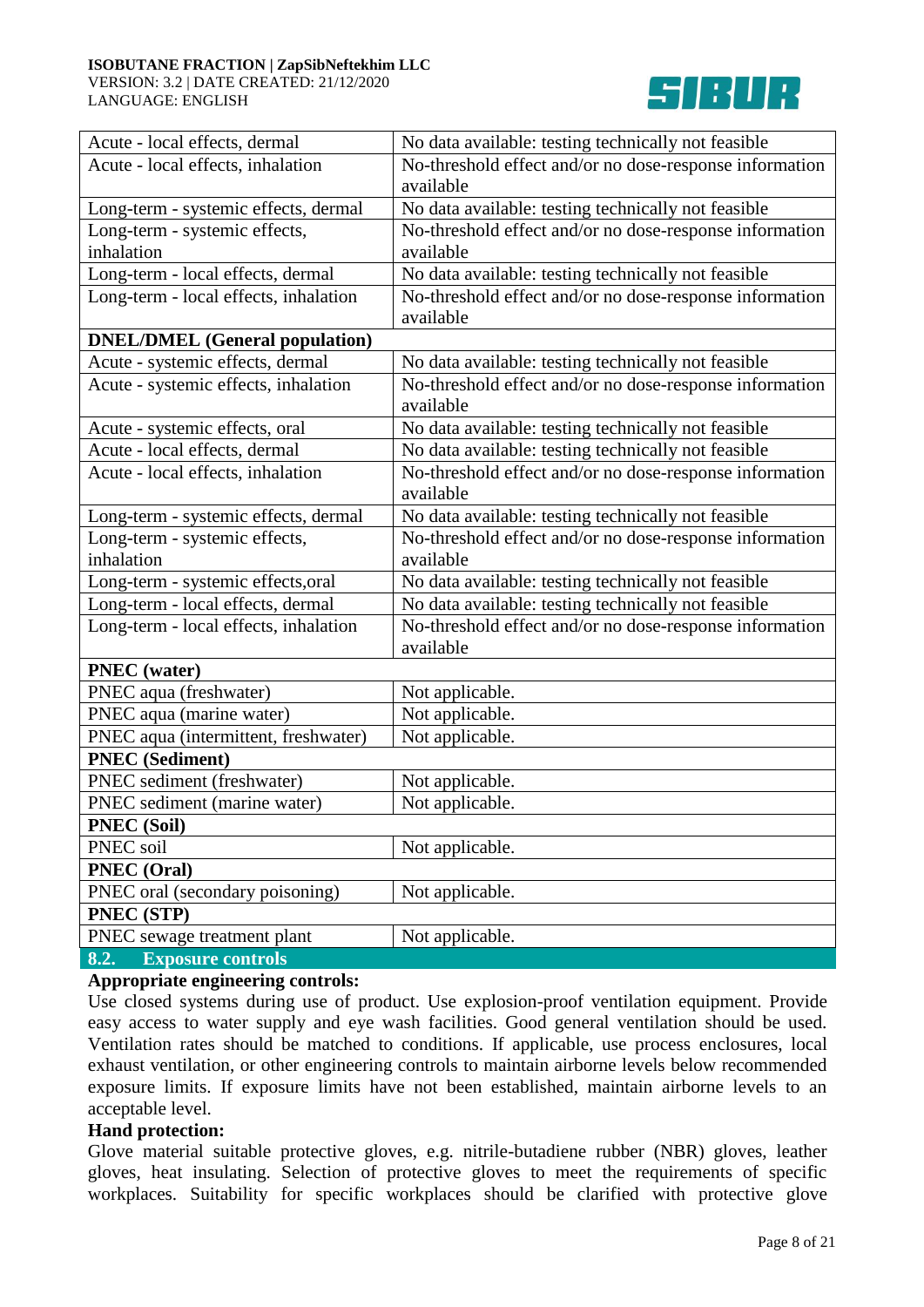

#### manufacturers.

The useful time per day of a chemical protection glove may be much shorter than the permeation time determined according to EN 374 due to the many different influential factors involved (e.g. temperature).

If contact with the liquid form of the product is expected, use cold-protection gloves (EN 511). **Eye protection:**

Safety glasses with side-shields (frame goggles) (e.g. EN 166).

### **Skin and body protection:**

Body protection must be chosen depending on activity and possible exposure, e.g. apron, protecting boots, chemical-protection suit (according to EN 14605 in case of splashes or EN ISO 13982 in case of dust).

#### **Respiratory protection:**

If contact is possible or in case of emergency, wear positive pressure self-contained breathing apparatus.

#### **Environmental exposure controls:**

Discharge into the environment must be avoided.

#### **Other information:**

Hygiene measures: Observe good industrial hygiene practices. Do not get in eyes. Avoid contact with skin. Wash contaminated clothing before reuse. When using do not smoke. Wash hands before breaks and immediately after handling the product. Observe the rules usually applicable when handling chemicals.

| <b>SECTION 9. PHYSICAL AND CHEMICAL PROPERTIES</b>            |                                                           |  |  |
|---------------------------------------------------------------|-----------------------------------------------------------|--|--|
| Information on basic physical and chemical properties<br>9.1. |                                                           |  |  |
| Physical state at 20 °C and 101.3 kPa                         | Colourless gas                                            |  |  |
| Odour:                                                        | <b>Odourless</b>                                          |  |  |
| Odour threshold                                               | Not available                                             |  |  |
| Melting / freezing point                                      | $-159.4^{\circ}C$                                         |  |  |
| Boiling point                                                 | $-11.73$ °C                                               |  |  |
| Density                                                       | 0.589 g/cm3 at $25^{\circ}$ C                             |  |  |
| Vapour pressure                                               | Not applicable.                                           |  |  |
| Surface tension                                               | Not applicable.                                           |  |  |
| Water solubility                                              | 53.5mg/l (slightly soluble)                               |  |  |
| Partition coefficient n-octanol/water                         | $log Kow = 2.8$                                           |  |  |
| (log value)                                                   |                                                           |  |  |
| Flash point                                                   | $-87^{\circ}$ C                                           |  |  |
| Flammability                                                  | The explosion limits of Isobutane are 1.8-8.4%. This data |  |  |
|                                                               | would result in a classification of category 1 flammable  |  |  |
|                                                               | gas and the hazard statement 'extremely flammable gas'.   |  |  |
| <b>Explosive properties</b>                                   | Not applicable                                            |  |  |
| Self-ignition temperature                                     | $460^{\circ}$ C                                           |  |  |
| Oxidising properties                                          | Not applicable                                            |  |  |
| Viscosity                                                     | 7.6 $\mu$ Pa s at 27°C                                    |  |  |
| Granulometry                                                  | Not applicable                                            |  |  |
| Stability in organic solvents and                             | Not available                                             |  |  |
| identity of relevant degradation                              |                                                           |  |  |
| products                                                      |                                                           |  |  |
| Dissociation constant                                         | Not applicable                                            |  |  |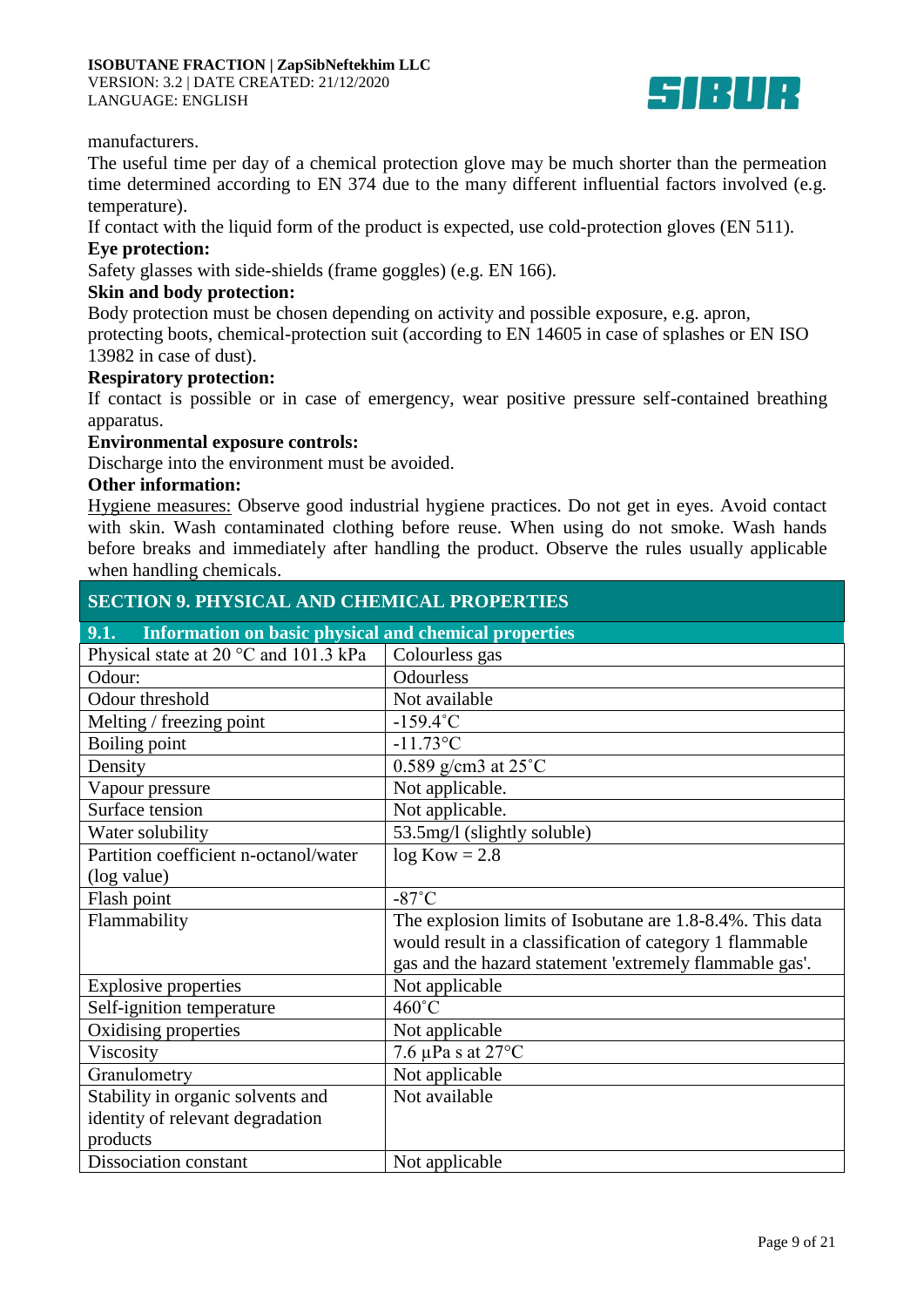

#### **9.2. Other information**

#### Not available.

#### **SECTION 10. STABILITY AND REACTIVITY**

#### **10.1. Reactivity**

Liquefied gas. Extremely flammable. Product is combustible if heated above the flash point. Stable at room temperature in closed containers under normal storage and handling conditions.

#### **10.2. Chemical stability**

Stable under normal storage and handling conditions.

**10.3. Possibility of hazardous reactions**

Vapours may form explosive mixture with air.

#### **10.4. Conditions to avoid**

Keep away from heat and sources of ignition. Avoid proximity or contact with hot surfaces, flames, electrostatic charges or sparks.

#### **10.5. Incompatible materials**

Oxidising agents, halogens (Fluorine, Chlorine, Bromine, Iodine), hydrogen chloride or hydrogen fluoride, combustible substances, oxygen.

**10.6. Hazardous decomposition products**

In case of fire or thermal decomposition production of, for example, carbon monoxide, carbon dioxide (CO2). Partial combustion, forms also: soot and cracked products: aldehydes, ketones

#### **SECTION 11. TOXICOLOGICAL INFORMATION**

#### **11.1. Information on toxicological effects**

### **Acute toxicity**

| <i>Isobutane</i> ( $CAS$ 75-28-5) |                                                                                                      |
|-----------------------------------|------------------------------------------------------------------------------------------------------|
| LD50, oral                        | Not relevant - gas at room temperature.                                                              |
| LC50, inhalation, mice            | 52.04 ± 3.26 % v/v (approximately 520,400 ppm or 1237 mg/L)                                          |
| LD50, dermal                      | Not relevant - gas at room temperature.                                                              |
| <b>Skin</b>                       | Not relevant - gas at room temperature.                                                              |
| corrosion/irritation              |                                                                                                      |
| Additional information            | Direct skin contact with liquid forms of isobutane may cause burns and                               |
|                                   | frostbite due to the extreme cold of the liquid.                                                     |
| <b>Serious eye</b>                | Not relevant - gas at room temperature.                                                              |
| damage/irritation                 |                                                                                                      |
| Additional information            | Direct mucous membrane contact with liquid forms of isobutane may                                    |
|                                   | cause burns and frostbite due to the extreme cold of the liquid.                                     |
| <b>Respiratory or skin</b>        | Not sensitizing.                                                                                     |
| sensitisation                     |                                                                                                      |
| Additional information            | Not relevant - gas at room temperature.                                                              |
| <b>Germ cell mutagenicity</b>     | Genetic toxicity: no adverse effect observed (negative). CLP                                         |
|                                   | classification (Regulation (EC) No 1272/2008): no classification                                     |
|                                   | required.                                                                                            |
| Additional information            | Mutagenicity data exist for substances under the Petroleum Gases. A                                  |
|                                   | review of an extensive database indicates they are not genotoxic. The                                |
|                                   | product contain $< 0.1\%$ 1,3-butadiene and should not be considered                                 |
|                                   | mutagenic.                                                                                           |
| Carcinogenicity                   | CLP classification (Regulation (EC) No 1272/2008): no classification<br>required. No data available. |
| Additional information            | In accordance with section 1 of REACH Annex XI, testing does not                                     |
|                                   | appear to be scientifically necessary since negative genotoxicity data                               |
|                                   |                                                                                                      |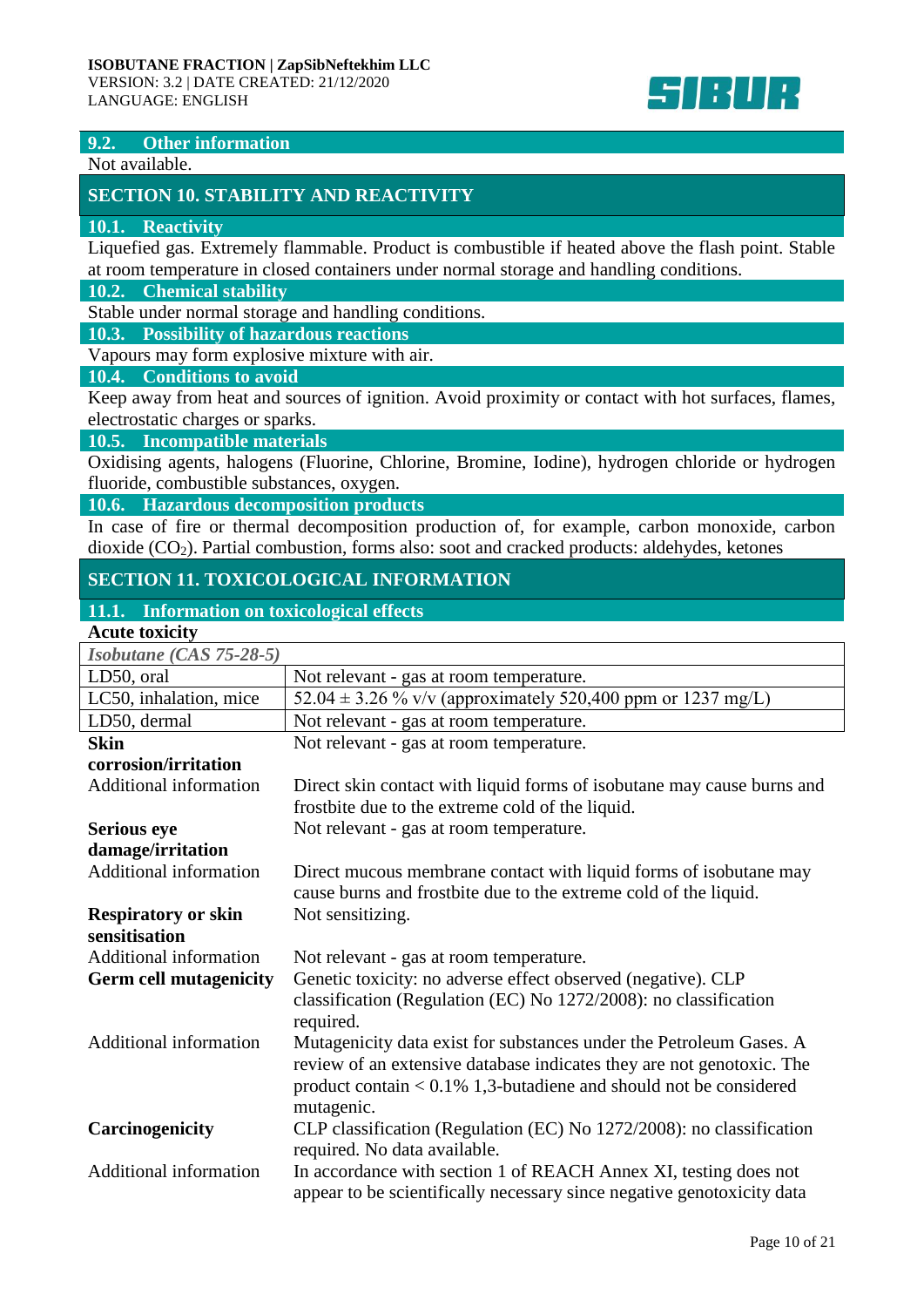

and consideration of their simple chemical structures provide sufficient weight of evidence to conclude the Petroleum gases are unlikely to show any significant carcinogenic activity. The product contain  $< 0.1\%$ 1,3-butadiene and should not be considered carcinogenic.

| <b>Toxicity for</b>               | CLP classification (Regulation (EC) No 1272/2008): no classification            |
|-----------------------------------|---------------------------------------------------------------------------------|
| reproduction                      | required.                                                                       |
| <i>Isobutane</i> ( $CAS$ 75-28-5) |                                                                                 |
| NOAEC (effects on                 | 9000 ppm $(21,394 \text{ mg/m}^3)$ no treatment-related effects at the highest  |
| fertility) (P), inhalation,       | concentration tested) (OECD Guideline 422, EPA OPPTS 870.3650)                  |
| rat (systemic effects)            |                                                                                 |
| NOAEC (developmental              | 9000 ppm $(21,394 \text{ mg/m}^3)$ (no treatment-related effects at the highest |
| toxicity) $(F1)$ :                | concentration tested) (OECD Guideline 422, EPA OPPTS 870.3650)                  |
| inhalation, rat                   |                                                                                 |
| NOAEC (effects on                 | 3000 ppm (7131 mg/m <sup>3</sup> )(OECD Guideline 422, EPA OPPTS 870.3650)      |
| fertility) (P), inhalation,       |                                                                                 |
| rat (systemic effects)            |                                                                                 |
| <b>NOAEC</b> (Reproductive        | 3000 ppm (7131 mg/m <sup>3</sup> )(OECD Guideline 422, EPA OPPTS 870.3650)      |
| endpoints) $(P)$ ,                |                                                                                 |
| inhalation, rat                   |                                                                                 |
| <b>STOT-single exposure</b>       | Not available.                                                                  |
| <b>Repeated dose toxicity</b>     | CLP classification (Regulation (EC) No 1272/2008): Specific Target              |
|                                   | Organ Toxicity: Repeated Exposure: no classification required.                  |

| <i>Isobutane</i> ( <i>CAS</i> $75-28-5$ ) |                                                                                   |
|-------------------------------------------|-----------------------------------------------------------------------------------|
| NOAEC (systemic),                         | 9000 ppm (highest concentration tested) (OECD Guideline 422, EPA                  |
| inhalation, rat                           | <b>OPPTS 870.3650)</b>                                                            |
| NOAEC (systemic),                         | $21394$ mg/m <sup>3</sup> air (highest concentration tested) (OECD Guideline 422, |
| inhalation, rat                           | EPA OPPTS 870.3650)                                                               |
| <b>Aspiration hazard</b>                  | Not available.                                                                    |

## **SECTION 12. ECOLOGICAL INFORMATION**

## **12.1. Toxicity**

| <i>Isobutane</i> ( $CAS$ 75-28-5)                  |                                                                             |  |  |  |  |
|----------------------------------------------------|-----------------------------------------------------------------------------|--|--|--|--|
| <b>Fish (Short-term toxicity)</b>                  |                                                                             |  |  |  |  |
| LC50(96h)                                          | 27.98 mg/L (freshwater)(estimated)(QSAR)                                    |  |  |  |  |
| <b>Fish (Long-term toxicity)</b>                   |                                                                             |  |  |  |  |
| Not available.                                     |                                                                             |  |  |  |  |
| <b>Aquatic invertebrates (Short-term toxicity)</b> |                                                                             |  |  |  |  |
| LC50(48 h)                                         | 16.33 mg/L – Daphnia (freshwater) (estimated) (QSAR)                        |  |  |  |  |
| <b>Aquatic invertebrates (Long-term toxicity)</b>  |                                                                             |  |  |  |  |
| Not available.                                     |                                                                             |  |  |  |  |
| Algae and aquatic plants                           |                                                                             |  |  |  |  |
| EC50(96 h)                                         | $8.57 \text{ mg/L} - Green \text{ algebra}$ (freshwater) (estimated) (QSAR) |  |  |  |  |
| <b>Toxicity to aquatic micro-organisms</b>         |                                                                             |  |  |  |  |
| Not available.                                     |                                                                             |  |  |  |  |
| 12.2. Persistence and degradability                |                                                                             |  |  |  |  |
| Abiotic degradation:                               | No data available.                                                          |  |  |  |  |
|                                                    | Petroleum gases are not expected to undergo hydrolysis in the               |  |  |  |  |
|                                                    | environment due to a lack of hydrolyzable functional groups                 |  |  |  |  |
| Biodegradation                                     | Readily biodegradable                                                       |  |  |  |  |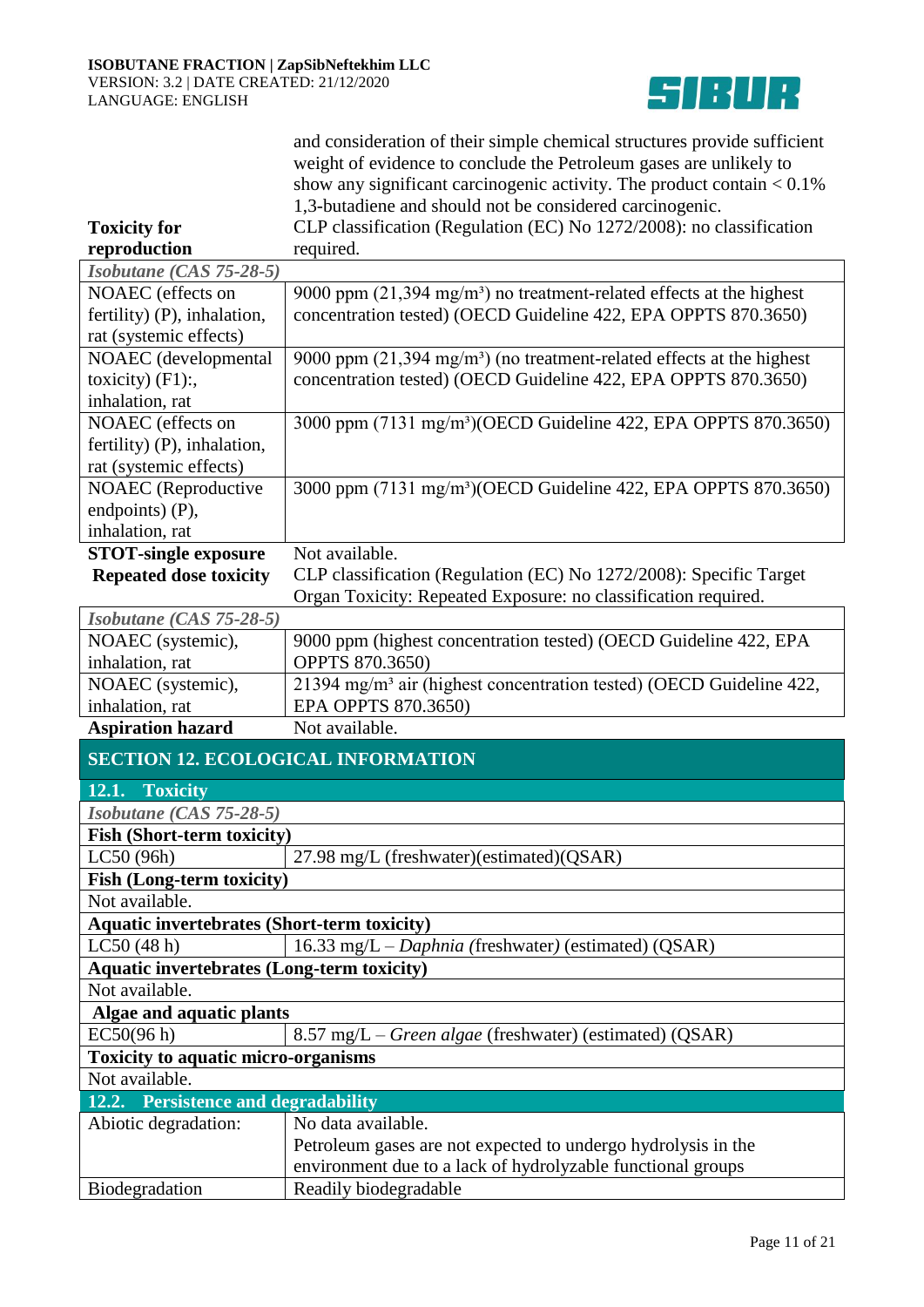

|                                          | % degradation of test substance:                                     |  |  |  |  |
|------------------------------------------|----------------------------------------------------------------------|--|--|--|--|
|                                          | 50 after 3.1 d (calculated QSAR degradation)                         |  |  |  |  |
| Persistence and                          | Based on predicted half lives the Petroleum gases would not meet the |  |  |  |  |
| degradability                            | criteria for persistent $(P)$ or very persistent $(vP)$ .            |  |  |  |  |
| 12.3. Bioaccumulative potential          |                                                                      |  |  |  |  |
| Aquatic                                  | Not expected to bioaccumulate due to the low $log Kow < 3$ .         |  |  |  |  |
| bioaccumulation:                         |                                                                      |  |  |  |  |
| Secondary poisoning:                     | The Petroleum gases are readily biodegradable and exhibit a low      |  |  |  |  |
|                                          | bioaccumulation potential. Therefore, an assessment of secondary     |  |  |  |  |
|                                          | poisoning is not required.                                           |  |  |  |  |
| 12.4. Mobility in soil                   |                                                                      |  |  |  |  |
| Biodegradation in soil:                  | No data available.                                                   |  |  |  |  |
| 12.5. Results of PBT and vPvB assessment |                                                                      |  |  |  |  |

Regarding all available data on biotic and abiotic degradation, bioaccumulation and toxicity it can be stated that the substance does not fulfil the PBT criteria (not PBT) and not the vPvB criteria (not vPvB).

**12.6. Other adverse effects**

Not available.

## **SECTION 13. DISPOSAL CONSIDERATIONS**

| 13.1. Waste treatment methods |  |  |  |
|-------------------------------|--|--|--|
|                               |  |  |  |

| <br><u>overlede traditione inclineats</u> |                                                                         |
|-------------------------------------------|-------------------------------------------------------------------------|
| Waste disposal                            | Disposal recommendations: Product is suitable for burning in an         |
| recommendations                           | enclosed controlled burner for fuel value or disposal by supervised     |
|                                           | incineration at very high temperatures to prevent formation of          |
|                                           | undesirable combustion products.                                        |
|                                           | Regulatory disposal information: Empty containers may contain residue   |
|                                           | and can be dangerous. Do not attempt to refill or clean containers      |
|                                           | without proper instructions. Empty drums should be completely drained   |
|                                           | and safely stored until appropriately reconditioned or disposed. Empty  |
|                                           | containers should be taken for recycling, recovery, or disposal through |
|                                           | suitably qualified or licensed contractor and in accordance with        |
|                                           | governmental regulations. DO NOT PRESSURISE, CUT, WELD,                 |
|                                           | BRAZE, SOLDER, DRILL, GRIND, OR EXPOSE SUCH                             |
|                                           | CONTAINERS TO HEAT, FLAME, SPARKS, STATIC                               |
|                                           | ELECTRICITY, OR OTHER SOURCES OF IGNITION. THEY MAY                     |
|                                           | EXPLODE AND CAUSE INJURY OR DEATH.                                      |
| European List of Waste                    | Not available                                                           |

(LoW) code

## **SECTION 14. TRANSPORT INFORMATION**

| 14.1. Land transport (ADR/RID) |                  |
|--------------------------------|------------------|
| UN-No.                         | 1969             |
| <b>Proper Shipping Name:</b>   | <b>ISOBUTANE</b> |
| Hazard class:                  | 2.1              |
| Packing group:                 | Not applicable   |
| Hazard label:                  |                  |
| <b>Classification Code:</b>    | 2F               |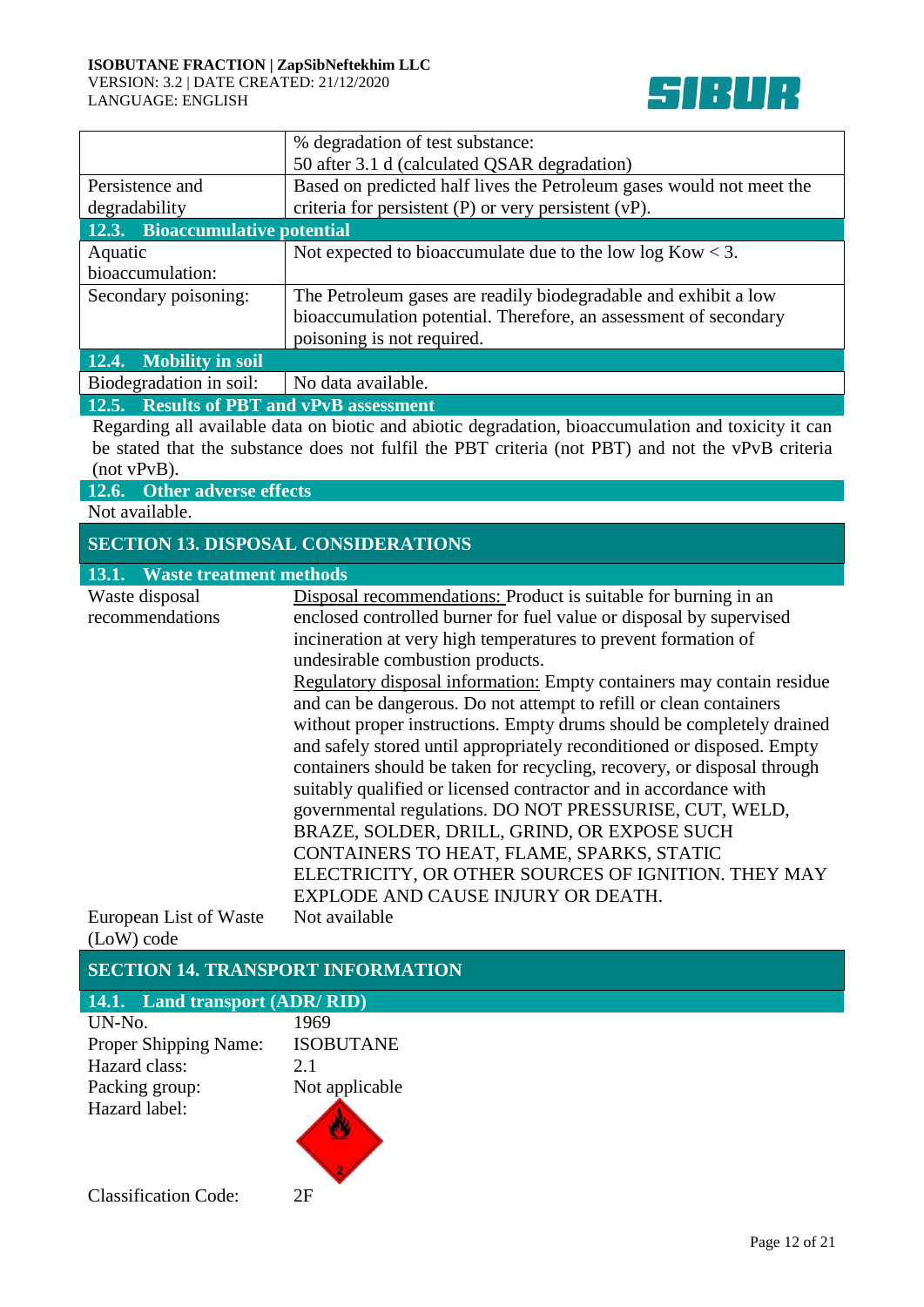| ISOBUTANE FRACTION   ZapSibNeftekhim LLC<br><b>VERSION: 3.2   DATE CREATED: 21/12/2020</b> |                  |       |
|--------------------------------------------------------------------------------------------|------------------|-------|
| LANGUAGE: ENGLISH                                                                          |                  | SIBUR |
| Hazard identification                                                                      | 23               |       |
| number (HIN):                                                                              |                  |       |
| Tunnel restriction code<br>(ADR)                                                           | B/D              |       |
| Environmental hazard:                                                                      | N <sub>o</sub>   |       |
| EAC code                                                                                   | 2YE              |       |
| 14.2. Inland waterway transport (ADN)                                                      |                  |       |
| UN-No.                                                                                     | 1969             |       |
| Proper Shipping Name:                                                                      | <b>ISOBUTANE</b> |       |
| Hazard class:                                                                              | 2.1              |       |
| Packing group:                                                                             | Not applicable   |       |
| Hazard label:                                                                              |                  |       |
|                                                                                            |                  |       |
|                                                                                            |                  |       |
|                                                                                            |                  |       |
| <b>Classification Code:</b>                                                                | 2F               |       |
| Hazard identification                                                                      | 23               |       |
| number (HIN):                                                                              |                  |       |
| Environmental hazard:                                                                      | N <sub>o</sub>   |       |
| 14.3. Sea transport (IMDG)                                                                 |                  |       |
| UN-No.                                                                                     | 1969             |       |
| Proper Shipping Name:                                                                      | <b>ISOBUTANE</b> |       |
| Hazard class:                                                                              | 2.1              |       |
| Packing group:                                                                             | Not applicable   |       |
| Hazard label:                                                                              |                  |       |
|                                                                                            |                  |       |
| EmS-No. (Fire)                                                                             | F-D              |       |
| EmS-No. (Spillage)                                                                         | S-U              |       |
| Marine pollutant:                                                                          | N <sub>o</sub>   |       |
| 14.4. Air transport (IATA/ICAO)                                                            |                  |       |
| UN-No.                                                                                     | 1969             |       |
| Proper Shipping Name:                                                                      | <b>ISOBUTANE</b> |       |
| Hazard class:                                                                              | 2.1              |       |
| Packing group:                                                                             | Not applicable   |       |
| Hazard label:                                                                              |                  |       |
|                                                                                            |                  |       |
|                                                                                            |                  |       |
|                                                                                            |                  |       |
| <b>ERG</b> Code                                                                            | 10L              |       |
| Environmental hazard:                                                                      | N <sub>o</sub>   |       |
| 14.5. Special precautions for user                                                         |                  |       |

Always transport in closed containers. Ensure that persons transporting the product know what to do in the event of an accident or spillage. For information regarding Exposure Controls/Personal Protection see Section 8 of the SDS

**14.6. Transport in bulk according to Annex II of Marpol and the IBC Code** Not applicable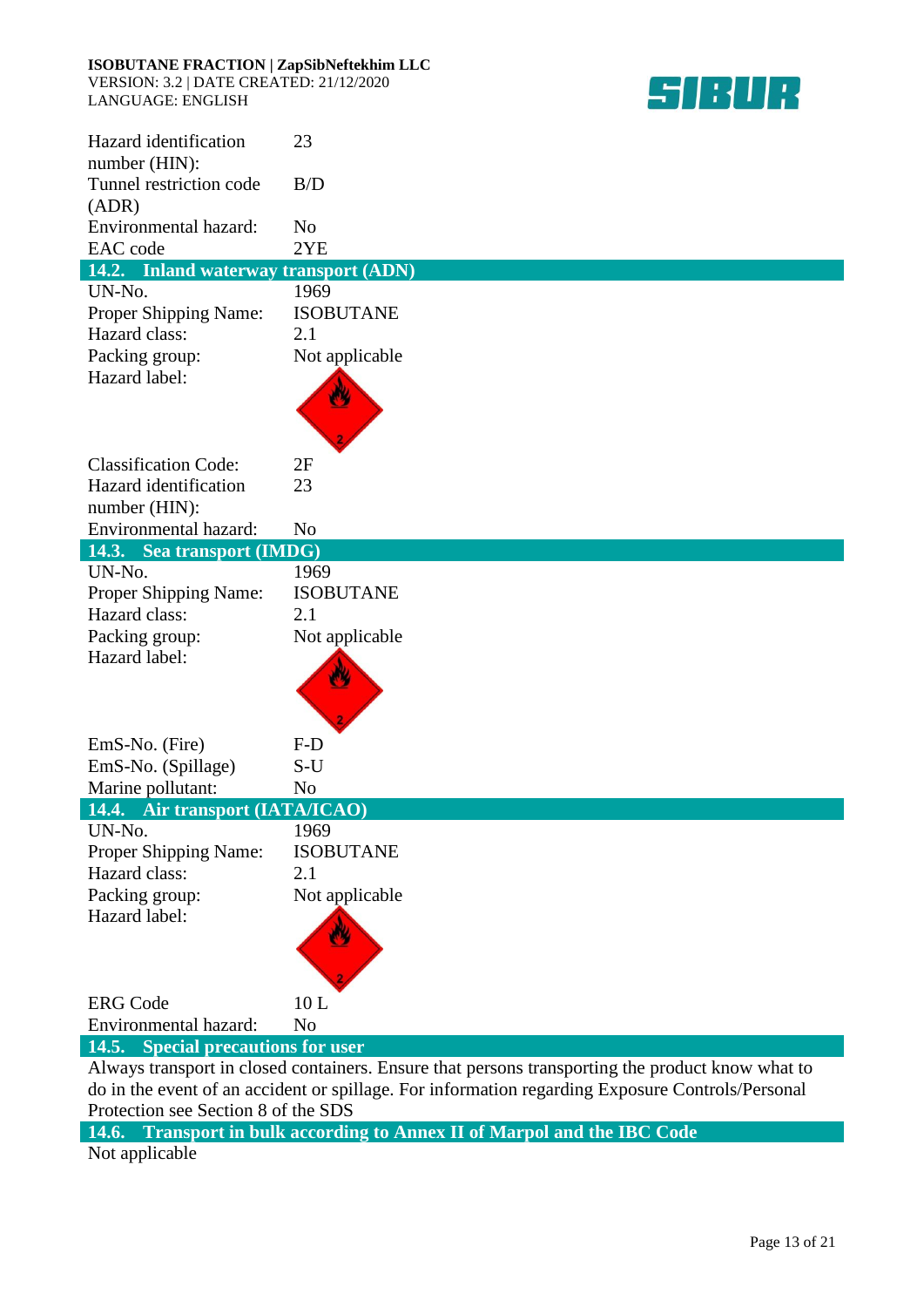

## **SECTION 15. REGULATORY INFORMATION**

**15.1. Safety, health and environmental regulations/legislation specific for the substance or mixture**

## **15.1.1. EU-Regulations**

| <b>Authorisations and/or restrictions on use (Annex XVII):</b>                                 |                                                                                                                                                      |                                                                         |  |  |  |  |  |
|------------------------------------------------------------------------------------------------|------------------------------------------------------------------------------------------------------------------------------------------------------|-------------------------------------------------------------------------|--|--|--|--|--|
| <b>Entry 40</b>                                                                                | <b>Conditions of restriction</b>                                                                                                                     |                                                                         |  |  |  |  |  |
| Substances classified as                                                                       | 1. Shall not be used, as substance or as mixtures in aerosol dispensers                                                                              |                                                                         |  |  |  |  |  |
| flammable gases                                                                                | where these aerosol dispensers are intended for supply to the general                                                                                |                                                                         |  |  |  |  |  |
| category 1 or 2,                                                                               | public for entertainment and decorative purposes such as the following:                                                                              |                                                                         |  |  |  |  |  |
| flammable liquids                                                                              | metallic glitter intended mainly for decoration,                                                                                                     |                                                                         |  |  |  |  |  |
| categories 1, 2 or 3,                                                                          | artificial snow and frost,                                                                                                                           |                                                                         |  |  |  |  |  |
| flammable solids                                                                               | 'whoopee' cushions,<br>$\overline{\phantom{m}}$                                                                                                      |                                                                         |  |  |  |  |  |
| category 1 or 2,                                                                               | silly string aerosols,<br>—                                                                                                                          |                                                                         |  |  |  |  |  |
| substances and mixtures                                                                        | imitation excrement,<br>$\qquad \qquad -$                                                                                                            |                                                                         |  |  |  |  |  |
| which, in contact with                                                                         | horns for parties,                                                                                                                                   |                                                                         |  |  |  |  |  |
| water, emit flammable                                                                          | decorative flakes and foams,                                                                                                                         |                                                                         |  |  |  |  |  |
| gases, category 1, 2 or 3,                                                                     | artificial cobwebs,                                                                                                                                  |                                                                         |  |  |  |  |  |
| pyrophoric liquids                                                                             | stink bombs.<br>$\overline{\phantom{0}}$                                                                                                             |                                                                         |  |  |  |  |  |
| category 1 or pyrophoric                                                                       |                                                                                                                                                      | 2. Without prejudice to the application of other Community provisions   |  |  |  |  |  |
| solids category 1,                                                                             |                                                                                                                                                      | on the classification, packaging and labelling of substances, suppliers |  |  |  |  |  |
| regardless of whether                                                                          |                                                                                                                                                      | shall ensure before the placing on the market that the packaging of     |  |  |  |  |  |
| they appear in Part 3 of                                                                       |                                                                                                                                                      | aerosol dispensers referred to above is marked visibly, legibly and     |  |  |  |  |  |
| Annex VI to Regulation                                                                         | indelibly with: 'For professional users only'.                                                                                                       |                                                                         |  |  |  |  |  |
| (EC) No 1272/2008 or                                                                           |                                                                                                                                                      | 3. By way of derogation, paragraphs 1 and 2 shall not apply to the      |  |  |  |  |  |
| not.                                                                                           |                                                                                                                                                      | aerosol dispensers referred to Article 8 (1a) of Council Directive      |  |  |  |  |  |
|                                                                                                | 75/324/EEC.                                                                                                                                          |                                                                         |  |  |  |  |  |
|                                                                                                | 4. The aerosol dispensers referred to in para graphs 1 and 2 shall not be<br>placed on the market unless they conform to the requirements indicated. |                                                                         |  |  |  |  |  |
|                                                                                                |                                                                                                                                                      |                                                                         |  |  |  |  |  |
|                                                                                                |                                                                                                                                                      |                                                                         |  |  |  |  |  |
| Isobutane is not on the REACH Candidate List.<br>Isobutane is not on the REACH Annex XIV List. |                                                                                                                                                      |                                                                         |  |  |  |  |  |
| Other information,                                                                             | Regulation (EC) No. 1005/2009 on substances that deplete the ozone                                                                                   |                                                                         |  |  |  |  |  |
| restriction and                                                                                | layer, Annex I and Regulation (EC) No. 1005/2009 on substances that                                                                                  |                                                                         |  |  |  |  |  |
| prohibition regulations                                                                        | deplete the ozone layer. Annex II - Not listed.                                                                                                      |                                                                         |  |  |  |  |  |
|                                                                                                | Directive 2012/18/EU on the control of major-accident hazards                                                                                        |                                                                         |  |  |  |  |  |
|                                                                                                | involving dangerous substances- (SEVESO III):                                                                                                        |                                                                         |  |  |  |  |  |
|                                                                                                | Physical Hazard $- P2$ - Flammable gases.                                                                                                            |                                                                         |  |  |  |  |  |
|                                                                                                | Directive 2013/39/EU priority substances in the field of water policy                                                                                |                                                                         |  |  |  |  |  |
|                                                                                                |                                                                                                                                                      | (amending Directive 2006/60/EC – Water Framework Directive and          |  |  |  |  |  |
|                                                                                                |                                                                                                                                                      | Directive 2008/105/EC on environmental quality standards in the field   |  |  |  |  |  |
|                                                                                                | of water policy): Not listed.                                                                                                                        |                                                                         |  |  |  |  |  |
|                                                                                                | Regulation (EC) No 850/2004 on persistent organic pollutants:                                                                                        |                                                                         |  |  |  |  |  |
|                                                                                                | Annex III – Not listed.                                                                                                                              |                                                                         |  |  |  |  |  |
|                                                                                                | Regulation (EC) No 649/2012 of the European Parliament and of the                                                                                    |                                                                         |  |  |  |  |  |
|                                                                                                |                                                                                                                                                      | Council of 4 July 2012 concerning the export and import of dangerous    |  |  |  |  |  |
|                                                                                                | chemicals: Not listed.                                                                                                                               |                                                                         |  |  |  |  |  |
| <b>15.1.2. National regulations</b>                                                            |                                                                                                                                                      |                                                                         |  |  |  |  |  |
| <b>Germany</b>                                                                                 | AwSV (Verordnung über                                                                                                                                | Identification number (Kennummer):                                      |  |  |  |  |  |
|                                                                                                | Anlagen zum Umgang                                                                                                                                   | 562                                                                     |  |  |  |  |  |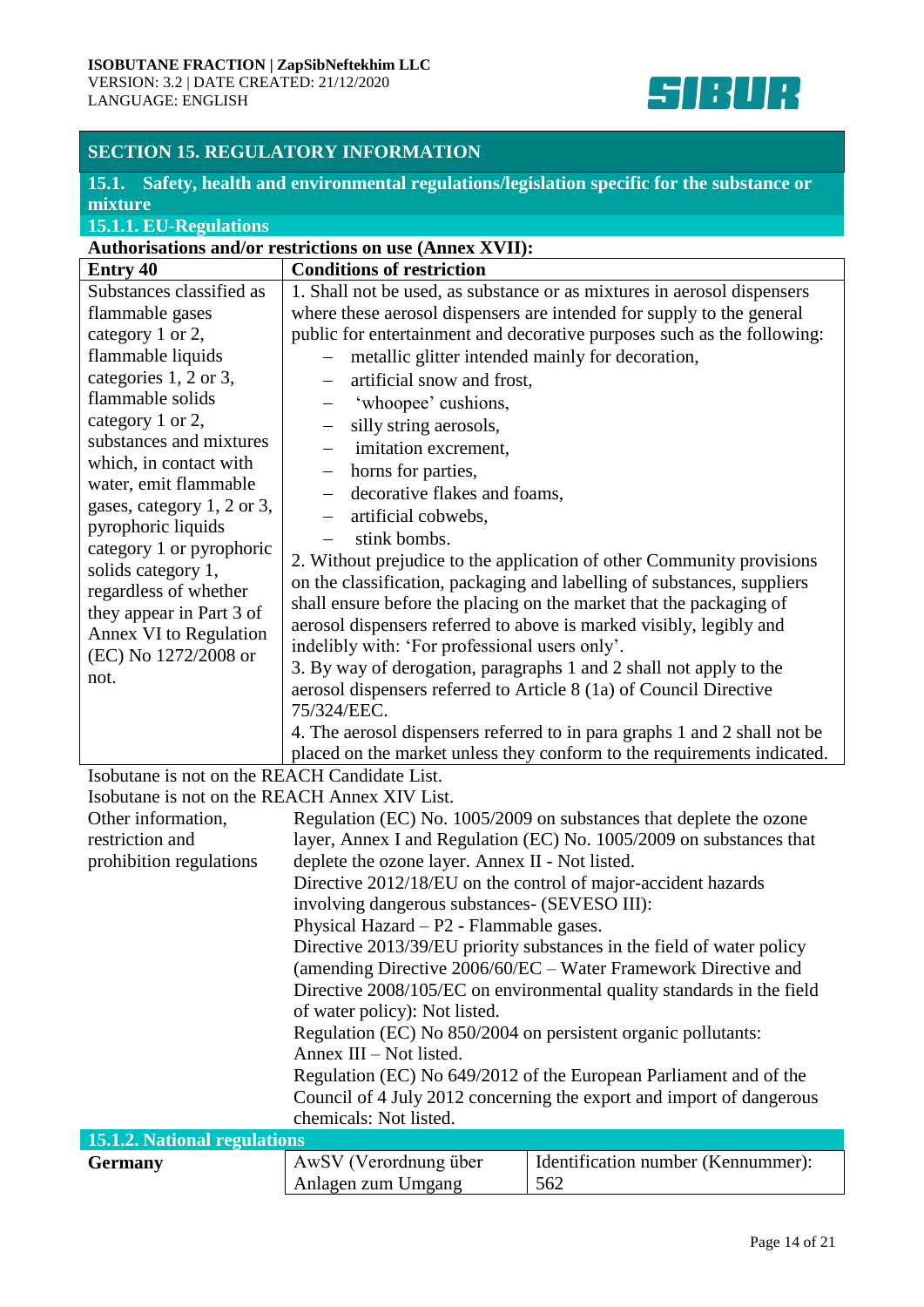

| mit wassergefährdenden      | Water hazard class (WGK): nwg     |
|-----------------------------|-----------------------------------|
| Stoffen)                    |                                   |
| German storage class (LGK)  | LGK 2A - Gases                    |
| 12th Ordinance Implementing | Is not subject of the 12. BlmSchV |
| the Federal Immission       | (Hazardous Incident Ordinance)    |
| Control Act - 12. BImSchV   |                                   |

### **15.2. Chemical safety assessment**

Chemical Safety Report has been performed for Isobutane

#### **SECTION 16. OTHER INFORMATION**

| 16.1.          | <b>Indication of changes</b>      |                                                                              |                                    |                                                                                     |                |                               |
|----------------|-----------------------------------|------------------------------------------------------------------------------|------------------------------------|-------------------------------------------------------------------------------------|----------------|-------------------------------|
| <b>Version</b> | Date of                           |                                                                              |                                    |                                                                                     | <b>Section</b> | <b>Description of changes</b> |
|                | change                            |                                                                              |                                    |                                                                                     |                |                               |
| 1.0            | 17/03/2010                        |                                                                              |                                    | HS&E Manager                                                                        |                |                               |
| 2.1            | 08/02/2011                        |                                                                              |                                    | Version was created according to Regulation (EC) No                                 |                |                               |
|                |                                   |                                                                              |                                    | 1272/2008 (Regulation CLP) & 453/2010.                                              |                |                               |
| 2.2            | 17/05/2016                        |                                                                              | Title, 1.3                         | 1. Company name of the Supplier was changed from                                    |                |                               |
|                |                                   |                                                                              |                                    | «Tobolsk-Neftekhim» on «SIBUR Tobolsk».                                             |                |                               |
| 3.0            | 17/01/2019                        |                                                                              | $1-16$ , Annex                     | SDS has been corrected in according to new data of                                  |                |                               |
|                |                                   |                                                                              |                                    | Registration dossier, Chemical Safety Report and new                                |                |                               |
|                |                                   |                                                                              |                                    | <b>Transport information</b>                                                        |                |                               |
| 3.1            | 18/03/2020                        | $\mathbf{1}$                                                                 |                                    | Trade names were added, manufacturer's contact                                      |                |                               |
|                |                                   |                                                                              |                                    | telephone number was modified                                                       |                |                               |
| 3.2            | 21/12/2020                        | 1.3, 1.4                                                                     |                                    | Company name of the Supplier was changed                                            |                |                               |
| 16.2.          | <b>Abbreviations and acronyms</b> |                                                                              |                                    |                                                                                     |                |                               |
| <b>ADR</b>     |                                   |                                                                              |                                    | European Agreement concerning the International Carriage of Dangerous Goods by Road |                |                               |
| <b>AGS</b>     |                                   |                                                                              |                                    | The German Committee on Hazardous Substances (Ausschuss für Gefahrstoffe - AGS)     |                |                               |
| <b>BCF</b>     |                                   |                                                                              | <b>Bioconcentration factor</b>     |                                                                                     |                |                               |
| <b>DFG</b>     |                                   |                                                                              | <b>Germany Research Foundation</b> |                                                                                     |                |                               |
| <b>DNEL</b>    |                                   |                                                                              | Derived No Effect Level            |                                                                                     |                |                               |
| <b>IMDG</b>    |                                   | <b>International Maritime Dangerous Goods</b>                                |                                    |                                                                                     |                |                               |
| <b>ICAO-TI</b> |                                   | Technical Instructions for the Safe Transport of Dangerous Goods by Air      |                                    |                                                                                     |                |                               |
| $K_{oc}$       |                                   | Adsorption coefficient                                                       |                                    |                                                                                     |                |                               |
| Kow            |                                   | octanol-water partition coefficient                                          |                                    |                                                                                     |                |                               |
| LC50           |                                   | Lethal Concentration to 50 % of a test population                            |                                    |                                                                                     |                |                               |
| LD50           |                                   | Lethal Dose to 50% of a test population (Median Lethal Dose)                 |                                    |                                                                                     |                |                               |
| <b>LOAEC</b>   |                                   | Lowest Observable Adverse Effect Concentration                               |                                    |                                                                                     |                |                               |
| <b>LTEL</b>    |                                   | Long Term Exposure Limit                                                     |                                    |                                                                                     |                |                               |
| <b>NIOSH</b>   |                                   | National Institute for Occupational Safety and Health (USA CDC)              |                                    |                                                                                     |                |                               |
| <b>NOEC</b>    |                                   | No Observed Effect Concentration                                             |                                    |                                                                                     |                |                               |
| <b>NOAEL</b>   |                                   | No Observed Adverse Effect Level                                             |                                    |                                                                                     |                |                               |
| <b>OECD</b>    |                                   | Organization for Economic Co-operation and Development                       |                                    |                                                                                     |                |                               |
| <b>PNEC</b>    |                                   | Predicted No Effect Concentration                                            |                                    |                                                                                     |                |                               |
| <b>PBT</b>     |                                   | Persistent, bioaccumulative, toxic chemical                                  |                                    |                                                                                     |                |                               |
| vPvB           |                                   | Very Persistent, Very Bioaccumulative                                        |                                    |                                                                                     |                |                               |
| <b>RID</b>     |                                   | Regulations concerning the International Carriage of Dangerous Goods by Rail |                                    |                                                                                     |                |                               |
| <b>SCOEL</b>   |                                   | Scientific Committee on Occupational Exposure Limits                         |                                    |                                                                                     |                |                               |
| <b>STEL</b>    |                                   | Short Term Exposure Limit                                                    |                                    |                                                                                     |                |                               |
| <b>STP</b>     |                                   | sewage treatment plant                                                       |                                    |                                                                                     |                |                               |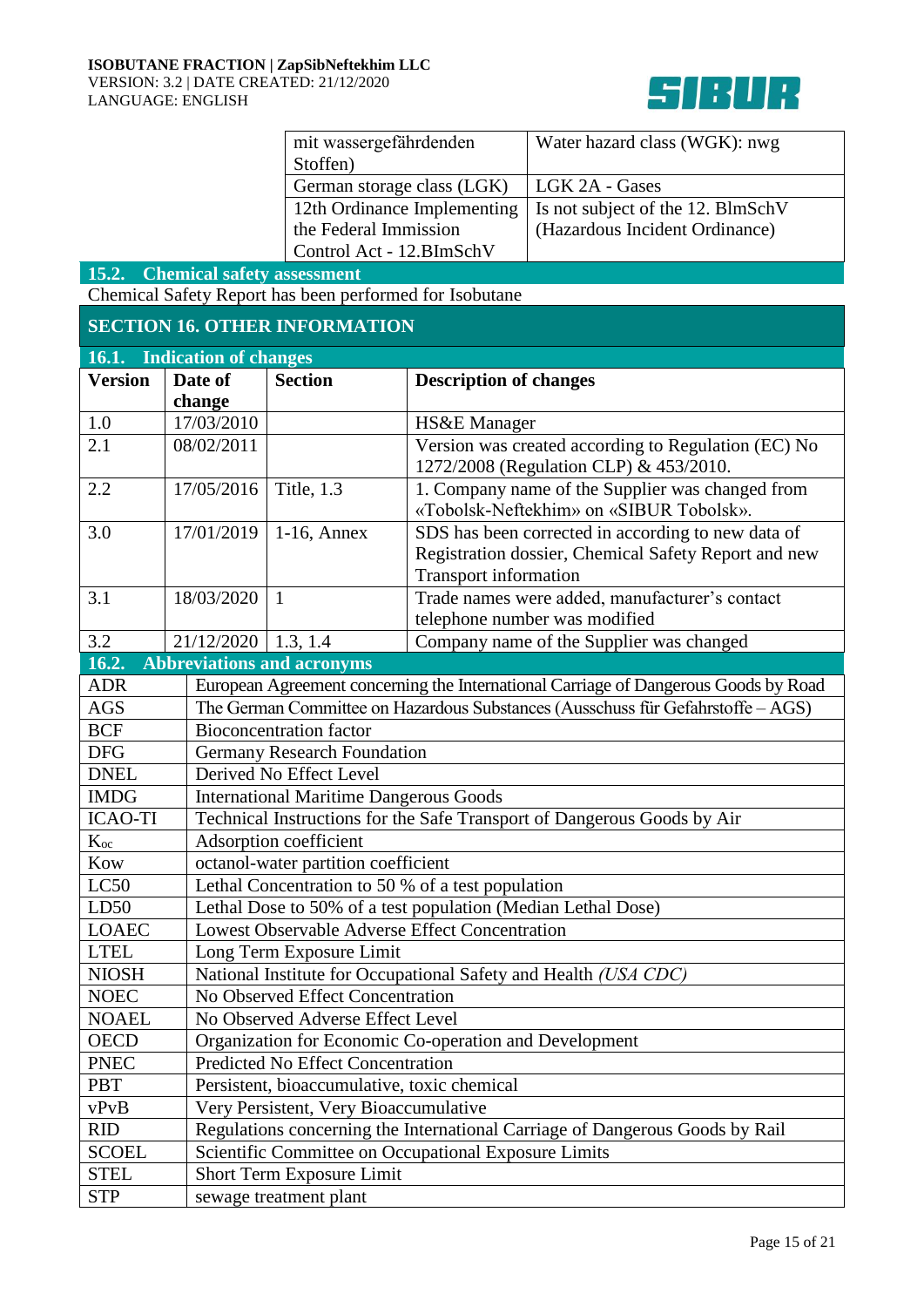## **ISOBUTANE FRACTION | ZapSibNeftekhim LLC**

VERSION: 3.2 | DATE CREATED: 21/12/2020 LANGUAGE: ENGLISH



| <b>STOT</b>                                         | <b>Specific Target Organ Toxicity</b>                |                                                     |  |
|-----------------------------------------------------|------------------------------------------------------|-----------------------------------------------------|--|
| (STOT) RE                                           | <b>Repeated Exposure</b>                             |                                                     |  |
| (STOT) SE                                           | Single Exposure                                      |                                                     |  |
| <b>TWA</b>                                          | Time Weighted Average                                |                                                     |  |
| <b>UN</b>                                           | <b>United Nations</b>                                |                                                     |  |
| <b>WGK</b>                                          | Wassergefährdungsklasse (German: Water Hazard Class) |                                                     |  |
| 16.3.<br><b>Full text of H- and EUH-statements:</b> |                                                      |                                                     |  |
| H <sub>220</sub>                                    | Flam. Gas 1                                          | Extremely flammable gas.                            |  |
| H <sub>280</sub>                                    | Liquified gas                                        | Contains gas under pressure; may explode if heated. |  |
| H340                                                | Muta, Cat.1B                                         | May cause genetic defects                           |  |
| H <sub>350</sub>                                    | Carc. 1A                                             | May cause cancer.                                   |  |
| . <b>. .</b> . <b>.</b>                             |                                                      |                                                     |  |

**16.4. List of ES (exposure scenario) given in Annex to the extended SDS**

Isobutane is not classified for human health or the environment, is not a CMR and is not PBT or vPvB. An exposure assessment and the calculation of risk characterisation ratios are therefore not required. Relevant identified uses of the substance are described in the Annex to the SDS.

#### **16.5. Key literature references and sources**

CHEMICAL SAFETY REPORT to ISOBUTANE

#### **EU DIRECTIVES**

REGULATION (EC) No 1907/2006 OF THE EUROPEAN PARLIAMENT AND OF THE COUNCIL of 18 December 2006 concerning the Registration, Evaluation, Authorisation and Restriction of Chemicals (REACH), establishing a European Chemicals Agency, amending Directive 1999/45/EC and repealing Council Regulation (EEC) No 793/93 and Commission Regulation (EC) No 1488/94 as well as Council Directive 76/769/EEC and Commission Directives 91/155/EEC, 93/67/EEC, 93/105/EC and 2000/21/EC.

Regulation (EC) No 1272/2008 REGULATION (EC) No 1272/2008 OF THE EUROPEAN PARLIAMENT AND OF THE COUNCIL of 16 December 2008 on classification, labelling and packaging of substances and mixtures, amending and repealing Directives 67/548/EEC and 1999/45/EC, and amending Regulation (EC) No 1907/2006.

Regulations. Commission regulation (EU) no 2015/830 of 28 May 2015 amending Regulation (EC) No 1907/2006 of the European Parliament and of the Council on the Registration, Evaluation, Authorization and Restriction of Chemicals (REACH).

#### **Training advice**

Personnel handling the product has to be acquainted demonstrably with its hazardous properties, with health and environmental protection principles related to the product and first aid principles.

#### *DISCLAIMER*

*This information is based on our current level of knowledge. This information may be subject to revision as new knowledge and experience becomes available, and SIBUR makes no warranties and assumes no liability in connection with any use of this information. Since SIBUR cannot be aware of all aspects of your business and the impact the REACH Regulation has for your company, SIBUR strongly encourages you to get familiar with the REACH Regulation in order to comply with its requirements and timelines.*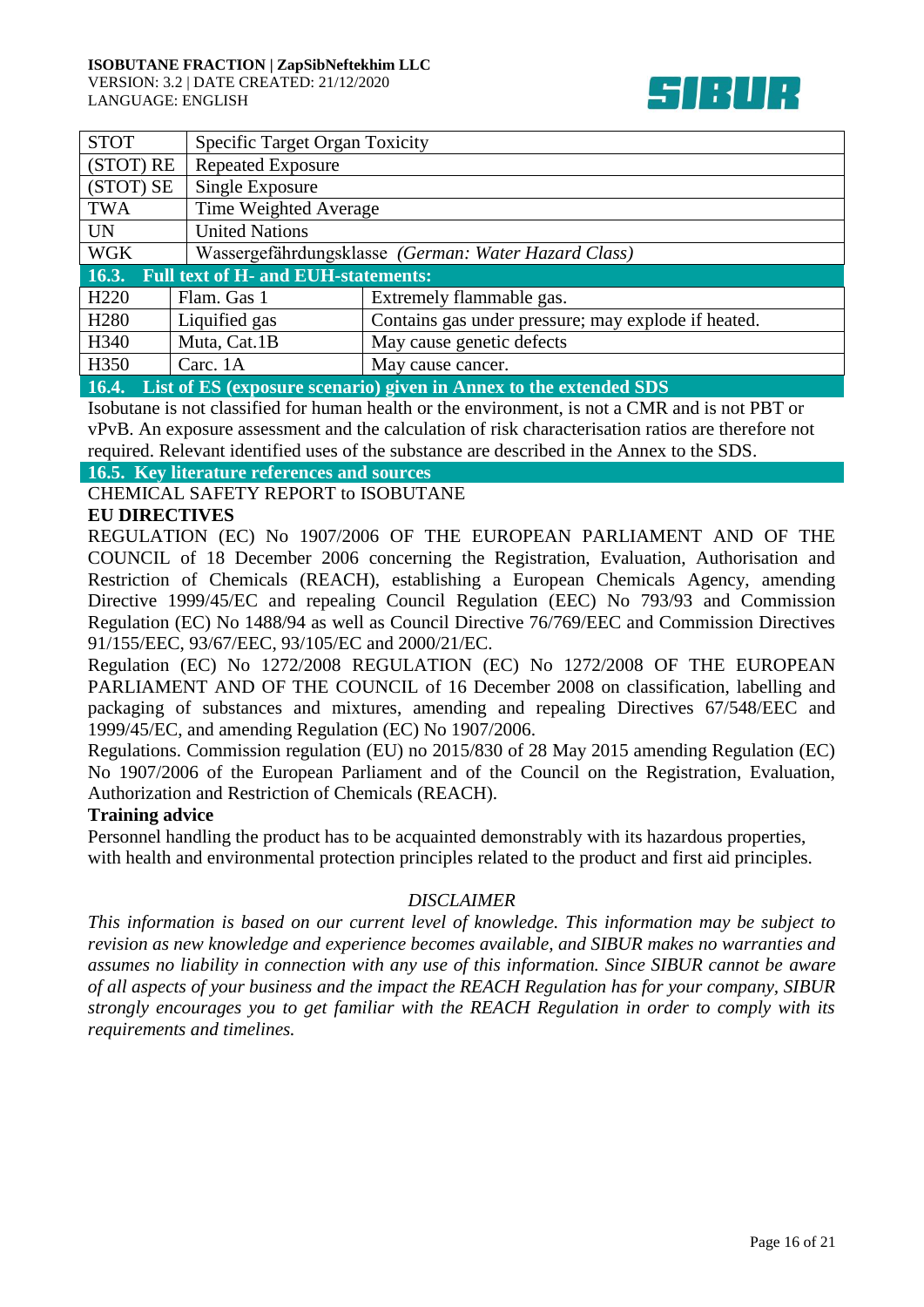

# **ANNEX. RELEVANT IDENTIFIED USES OF THE SUBSTANCE**

**Uses by workers in industrial settings**

| <b>Identified Use</b><br>$(IU)$ name | <b>Use descriptors</b>                                                                                                                                                                                                                                                                                                                                                                                                                                                                                                                                                                                                                                                                                                                                                                                                                                                                                                                  |
|--------------------------------------|-----------------------------------------------------------------------------------------------------------------------------------------------------------------------------------------------------------------------------------------------------------------------------------------------------------------------------------------------------------------------------------------------------------------------------------------------------------------------------------------------------------------------------------------------------------------------------------------------------------------------------------------------------------------------------------------------------------------------------------------------------------------------------------------------------------------------------------------------------------------------------------------------------------------------------------------|
| Distribution of<br>substance         | <b>Process category (PROC):</b><br>PROC 1: Use in closed process, no likelihood of exposure<br>PROC 2: Use in closed, continuous process with occasional controlled exposure<br>PROC 3: Use in closed batch process (synthesis or formulation)<br>PROC 4: Use in batch and other process (synthesis) where opportunity for<br>exposure arises<br>PROC 8a: Transfer of substance or preparation (charging/discharging) from/to<br>vessels/large containers at non-dedicated facilities<br>PROC 8b: Transfer of substance or preparation (charging/discharging) from/to<br>vessels/large containers at dedicated facilities<br>PROC 9: Transfer of substance or preparation into small containers (dedicated<br>filling line, including weighing)<br>PROC 15: Use as laboratory reagent<br><b>Environmental release category (ERC):</b><br>ERC 6a: Industrial use resulting in manufacture of another substance (use of<br>intermediates) |
|                                      | Sector of end use (SU):<br>SU 8: Manufacture of bulk, large scale chemicals (including petroleum<br>products)<br>SU 9: Manufacture of fine chemicals                                                                                                                                                                                                                                                                                                                                                                                                                                                                                                                                                                                                                                                                                                                                                                                    |
| Use as a fuel                        | <b>Process category (PROC):</b><br>PROC 1: Use in closed process, no likelihood of exposure<br>PROC 2: Use in closed, continuous process with occasional controlled exposure<br>PROC 3: Use in closed batch process (synthesis or formulation)<br>PROC 4: Use in batch and other process (synthesis) where opportunity for<br>exposure arises<br>PROC 8a: Transfer of substance or preparation (charging/discharging) from/to<br>vessels/large containers at non-dedicated facilities<br>PROC 8b: Transfer of substance or preparation (charging/discharging) from/to<br>vessels/large containers at dedicated facilities<br>PROC 16: Using material as fuel sources, limited exposure to unburned product<br>to be expected<br><b>Environmental release category (ERC):</b><br>ERC 7: Industrial use of substances in closed systems<br>Sector of end use (SU):<br>$SU$ 0: Other: 3                                                    |
| <b>Blowing agents</b>                | Process category (PROC):<br>PROC 1: Use in closed process, no likelihood of exposure<br>PROC 2: Use in closed, continuous process with occasional controlled exposure<br>PROC 3: Use in closed batch process (synthesis or formulation)<br>PROC 8b: Transfer of substance or preparation (charging/discharging) from/to                                                                                                                                                                                                                                                                                                                                                                                                                                                                                                                                                                                                                 |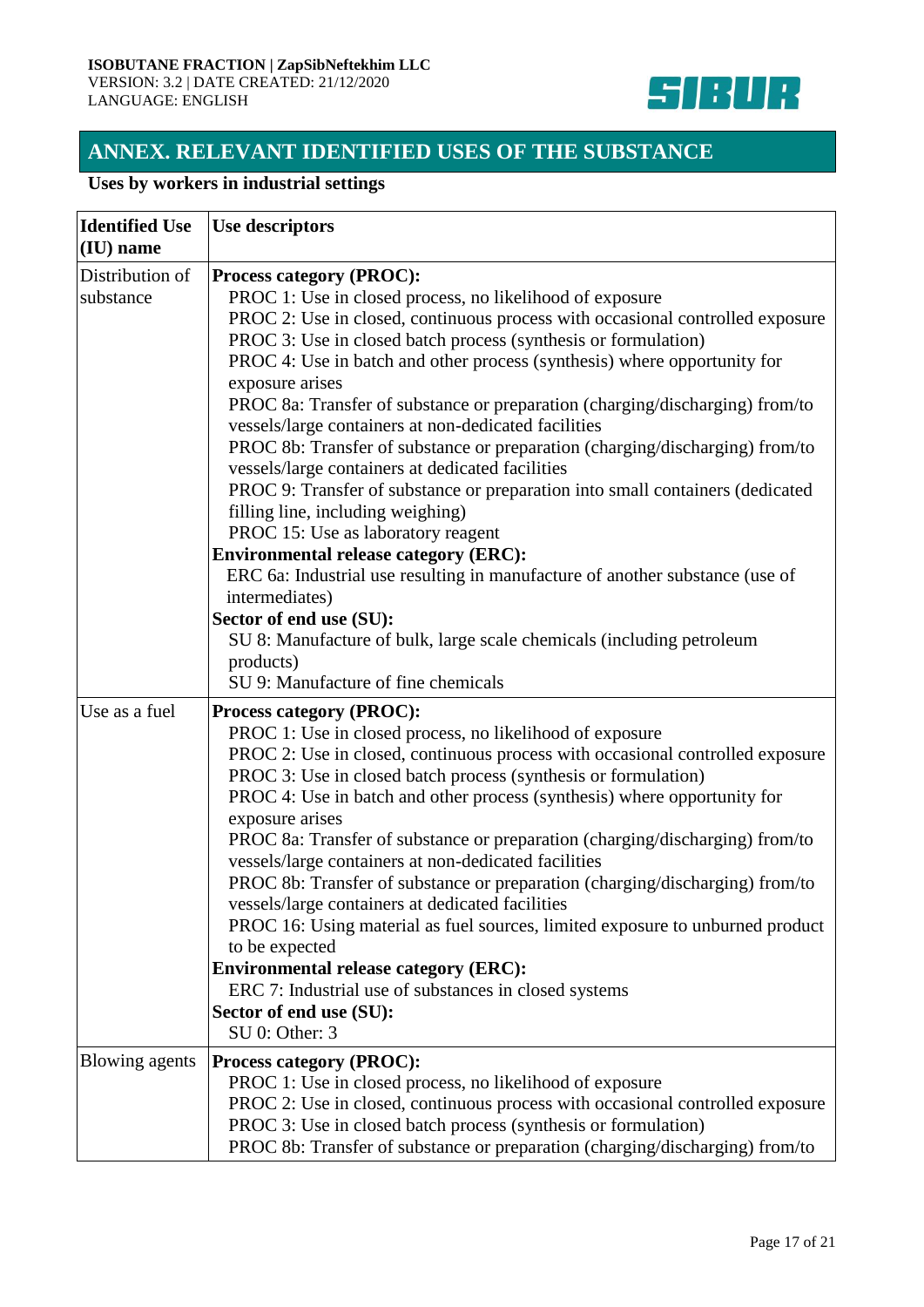

| <b>Identified Use</b>                          | <b>Use descriptors</b>                                                                                                                                                                                                                                                                                                                                                                                                                                                                                                                                                                                                                                                                                                                                                                                                                                                                                                                                                                                                                                                                                                                                                                                                                                               |
|------------------------------------------------|----------------------------------------------------------------------------------------------------------------------------------------------------------------------------------------------------------------------------------------------------------------------------------------------------------------------------------------------------------------------------------------------------------------------------------------------------------------------------------------------------------------------------------------------------------------------------------------------------------------------------------------------------------------------------------------------------------------------------------------------------------------------------------------------------------------------------------------------------------------------------------------------------------------------------------------------------------------------------------------------------------------------------------------------------------------------------------------------------------------------------------------------------------------------------------------------------------------------------------------------------------------------|
| (IU) name                                      |                                                                                                                                                                                                                                                                                                                                                                                                                                                                                                                                                                                                                                                                                                                                                                                                                                                                                                                                                                                                                                                                                                                                                                                                                                                                      |
|                                                | vessels/large containers at dedicated facilities<br>PROC 9: Transfer of substance or preparation into small containers (dedicated<br>filling line, including weighing)<br>PROC 12: Use of blowing agents in manufacture of foam<br><b>Environmental release category (ERC):</b><br>ERC 8a: Wide dispersive indoor use of processing aids in open systems<br>Sector of end use (SU):<br>$SU 0$ : Other: 3                                                                                                                                                                                                                                                                                                                                                                                                                                                                                                                                                                                                                                                                                                                                                                                                                                                             |
| (re)packaging of<br>substances and<br>mixtures | Formulation and <i>Process category (PROC)</i> :<br>PROC 1: Use in closed process, no likelihood of exposure<br>PROC 2: Use in closed, continuous process with occasional controlled exposure<br>PROC 3: Use in closed batch process (synthesis or formulation)<br>PROC 4: Use in batch and other process (synthesis) where opportunity for<br>exposure arises<br>PROC 5: Mixing or blending in batch processes for formulation of preparations<br>and articles (multistage and/or significant contact)<br>PROC 8a: Transfer of substance or preparation (charging/discharging) from/to<br>vessels/large containers at non-dedicated facilities<br>PROC 8b: Transfer of substance or preparation (charging/discharging) from/to<br>vessels/large containers at dedicated facilities<br>PROC 9: Transfer of substance or preparation into small containers (dedicated<br>filling line, including weighing)<br>PROC 14: Production of preparations or articles by tabletting, compression,<br>extrusion, pelletisation<br>PROC 15: Use as laboratory reagent<br><b>Environmental release category (ERC):</b><br>ERC 2: Formulation of preparations<br>Sector of end use (SU):<br>SU 10: Formulation [mixing] of preparations and/or re-packaging (excluding<br>alloys) |
| Polymer<br>production                          | <b>Process category (PROC):</b><br>PROC 1: Use in closed process, no likelihood of exposure<br>PROC 2: Use in closed, continuous process with occasional controlled exposure<br>PROC 3: Use in closed batch process (synthesis or formulation)<br>PROC 4: Use in batch and other process (synthesis) where opportunity for<br>exposure arises<br>PROC 8a: Transfer of substance or preparation (charging/discharging) from/to<br>vessels/large containers at non-dedicated facilities<br>PROC 8b: Transfer of substance or preparation (charging/discharging) from/to<br>vessels/large containers at dedicated facilities<br>PROC 16: Using material as fuel sources, limited exposure to unburned product<br>to be expected<br><b>Environmental release category (ERC):</b><br>ERC 5: Industrial use resulting in inclusion into or onto a matrix<br>Sector of end use (SU):                                                                                                                                                                                                                                                                                                                                                                                        |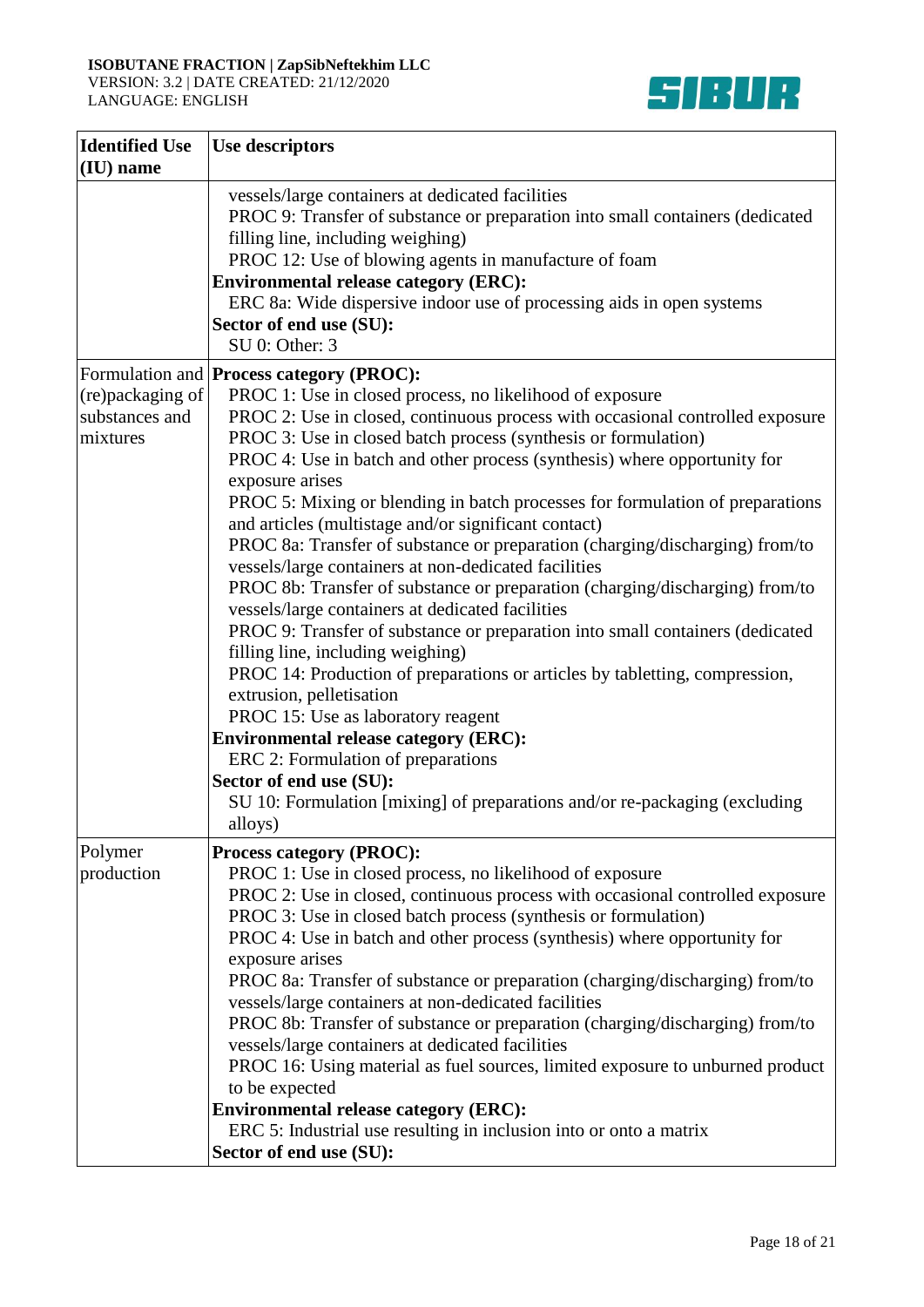#### **ISOBUTANE FRACTION | ZapSibNeftekhim LLC** VERSION: 3.2 | DATE CREATED: 21/12/2020





| <b>Identified Use</b><br>(IU) name | <b>Use descriptors</b>                                                                                                                                                                                                                                                                                                                                                                                                                                                                                                                                                                                                                                                                                                                                                                                                                                                                                                                                                                                                                                                                                                                                                                                                                                                                                                                   |  |
|------------------------------------|------------------------------------------------------------------------------------------------------------------------------------------------------------------------------------------------------------------------------------------------------------------------------------------------------------------------------------------------------------------------------------------------------------------------------------------------------------------------------------------------------------------------------------------------------------------------------------------------------------------------------------------------------------------------------------------------------------------------------------------------------------------------------------------------------------------------------------------------------------------------------------------------------------------------------------------------------------------------------------------------------------------------------------------------------------------------------------------------------------------------------------------------------------------------------------------------------------------------------------------------------------------------------------------------------------------------------------------|--|
|                                    | SU 10: Formulation [mixing] of preparations and/or re-packaging (excluding<br>alloys)                                                                                                                                                                                                                                                                                                                                                                                                                                                                                                                                                                                                                                                                                                                                                                                                                                                                                                                                                                                                                                                                                                                                                                                                                                                    |  |
| Polymer<br>processing              | <b>Process category (PROC):</b><br>PROC 1: Use in closed process, no likelihood of exposure<br>PROC 2: Use in closed, continuous process with occasional controlled exposure<br>PROC 3: Use in closed batch process (synthesis or formulation)<br>PROC 4: Use in batch and other process (synthesis) where opportunity for<br>exposure arises<br>PROC 5: Mixing or blending in batch processes for formulation of preparations<br>and articles (multistage and/or significant contact)<br>PROC 6: Calendering operations<br>PROC 8a: Transfer of substance or preparation (charging/discharging) from/to<br>vessels/large containers at non-dedicated facilities<br>PROC 8b: Transfer of substance or preparation (charging/discharging) from/to<br>vessels/large containers at dedicated facilities<br>PROC 9: Transfer of substance or preparation into small containers (dedicated<br>filling line, including weighing)<br>PROC 13: Treatment of articles by dipping and pouring<br>PROC 14: Production of preparations or articles by tabletting, compression,<br>extrusion, pelletisation<br><b>Environmental release category (ERC):</b><br>ERC 5: Industrial use resulting in inclusion into or onto a matrix<br>Sector of end use (SU):<br>SU 10: Formulation [mixing] of preparations and/or re-packaging (excluding<br>alloys) |  |
| Functional<br>fluids               | Process category (PROC):<br>PROC 1: Use in closed process, no likelihood of exposure<br>PROC 2: Use in closed, continuous process with occasional controlled exposure<br>PROC 3: Use in closed batch process (synthesis or formulation)<br>PROC 4: Use in batch and other process (synthesis) where opportunity for<br>exposure arises<br>PROC 8a: Transfer of substance or preparation (charging/discharging) from/to<br>vessels/large containers at non-dedicated facilities<br>PROC 8b: Transfer of substance or preparation (charging/discharging) from/to<br>vessels/large containers at dedicated facilities<br>PROC 9: Transfer of substance or preparation into small containers (dedicated<br>filling line, including weighing)<br><b>Environmental release category (ERC):</b><br>ERC 7: Industrial use of substances in closed systems<br>Sector of end use (SU):<br>$SU$ 0: Other: 3                                                                                                                                                                                                                                                                                                                                                                                                                                         |  |
| Manufacture of<br>substance        | <b>Process category (PROC):</b><br>PROC 1: Use in closed process, no likelihood of exposure<br>PROC 2: Use in closed, continuous process with occasional controlled exposure<br>PROC 3: Use in closed batch process (synthesis or formulation)                                                                                                                                                                                                                                                                                                                                                                                                                                                                                                                                                                                                                                                                                                                                                                                                                                                                                                                                                                                                                                                                                           |  |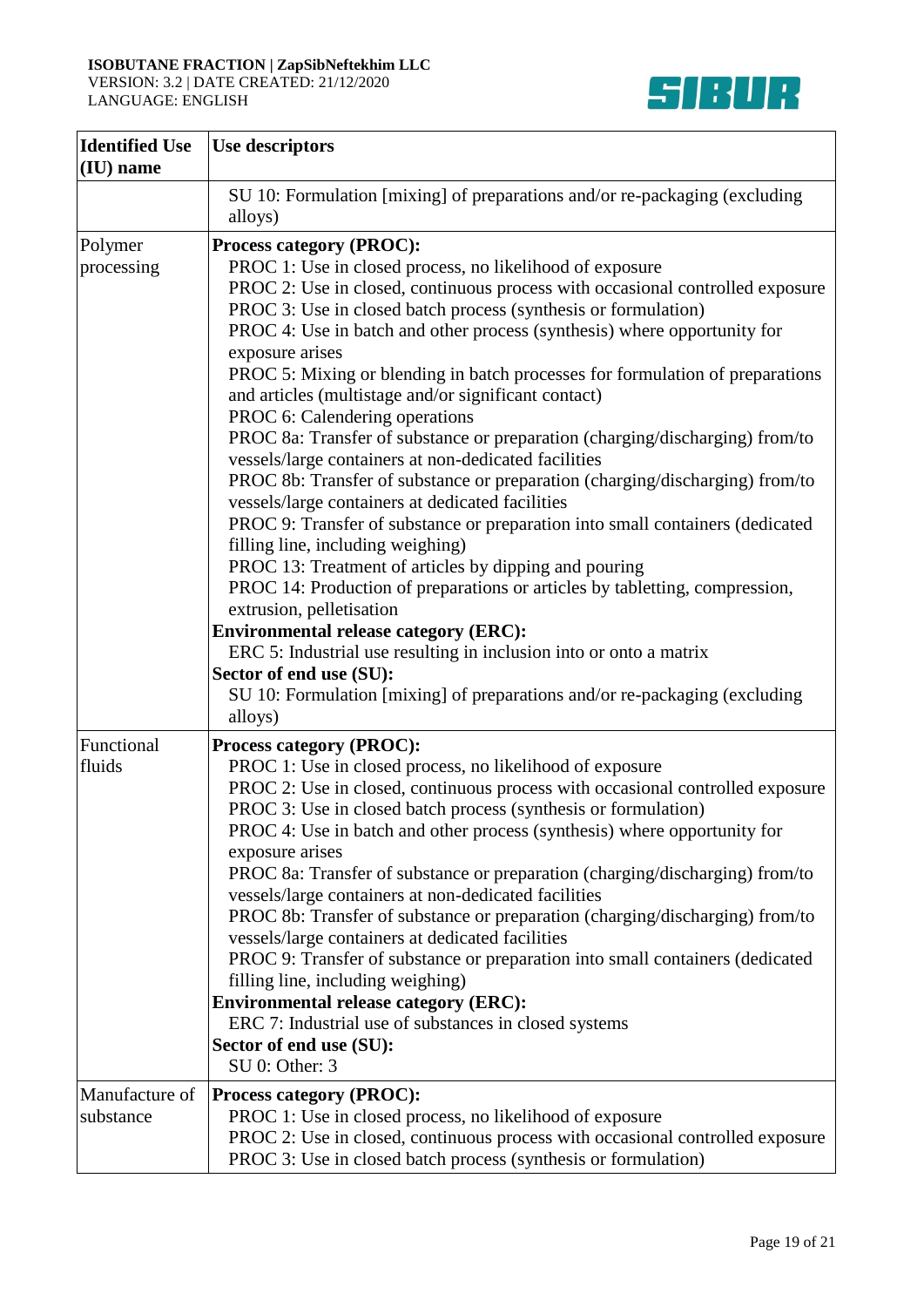LANGUAGE: ENGLISH



| <b>Identified Use</b><br>(IU) name  | <b>Use descriptors</b>                                                                                                                                                                                                                                                                                                                                                                                                                                                                                                                                                                                                                                                                                                                                                                                                                                                                                                                                         |
|-------------------------------------|----------------------------------------------------------------------------------------------------------------------------------------------------------------------------------------------------------------------------------------------------------------------------------------------------------------------------------------------------------------------------------------------------------------------------------------------------------------------------------------------------------------------------------------------------------------------------------------------------------------------------------------------------------------------------------------------------------------------------------------------------------------------------------------------------------------------------------------------------------------------------------------------------------------------------------------------------------------|
|                                     | PROC 4: Use in batch and other process (synthesis) where opportunity for<br>exposure arises<br>PROC 8a: Transfer of substance or preparation (charging/discharging) from/to<br>vessels/large containers at non-dedicated facilities<br>PROC 8b: Transfer of substance or preparation (charging/discharging) from/to<br>vessels/large containers at dedicated facilities<br>PROC 15: Use as laboratory reagent<br>Sector of end use (SU):<br>SU 8: Manufacture of bulk, large scale chemicals (including petroleum<br>products)<br>SU 9: Manufacture of fine chemicals                                                                                                                                                                                                                                                                                                                                                                                          |
| <b>Uses by professional workers</b> |                                                                                                                                                                                                                                                                                                                                                                                                                                                                                                                                                                                                                                                                                                                                                                                                                                                                                                                                                                |
| Use as a fuel                       | <b>Process category (PROC):</b><br>PROC 1: Use in closed process, no likelihood of exposure<br>PROC 2: Use in closed, continuous process with occasional controlled exposure<br>PROC 3: Use in closed batch process (synthesis or formulation)<br>PROC 4: Use in batch and other process (synthesis) where opportunity for<br>exposure arises<br>PROC 8a: Transfer of substance or preparation (charging/discharging) from/to<br>vessels/large containers at non-dedicated facilities<br>PROC 8b: Transfer of substance or preparation (charging/discharging) from/to<br>vessels/large containers at dedicated facilities<br>PROC 16: Using material as fuel sources, limited exposure to unburned product to<br>be expected<br><b>Environmental release category (ERC):</b><br>ERC 9a: Wide dispersive indoor use of substances in closed systems<br>ERC 9b: Wide dispersive outdoor use of substances in closed systems<br>Sector of end use (SU): Other: 22 |
| Propellants                         | <b>Process category (PROC):</b><br>PROC 11: Non industrial spraying<br><b>Environmental release category (ERC):</b><br>ERC 8a: Wide dispersive indoor use of processing aids in open systems<br>Sector of end use (SU): Other: 22                                                                                                                                                                                                                                                                                                                                                                                                                                                                                                                                                                                                                                                                                                                              |
| Polymer<br>processing               | <b>Process category (PROC):</b><br>PROC 1: Use in closed process, no likelihood of exposure<br>PROC 2: Use in closed, continuous process with occasional controlled exposure<br>PROC 3: Use in closed batch process (synthesis or formulation)<br>PROC 4: Use in batch and other process (synthesis) where opportunity for<br>exposure arises<br>PROC 5: Mixing or blending in batch processes for formulation of preparations<br>and articles (multistage and/or significant contact)<br>PROC 6: Calendering operations<br>PROC 8a: Transfer of substance or preparation (charging/discharging) from/to<br>vessels/large containers at non-dedicated facilities                                                                                                                                                                                                                                                                                               |